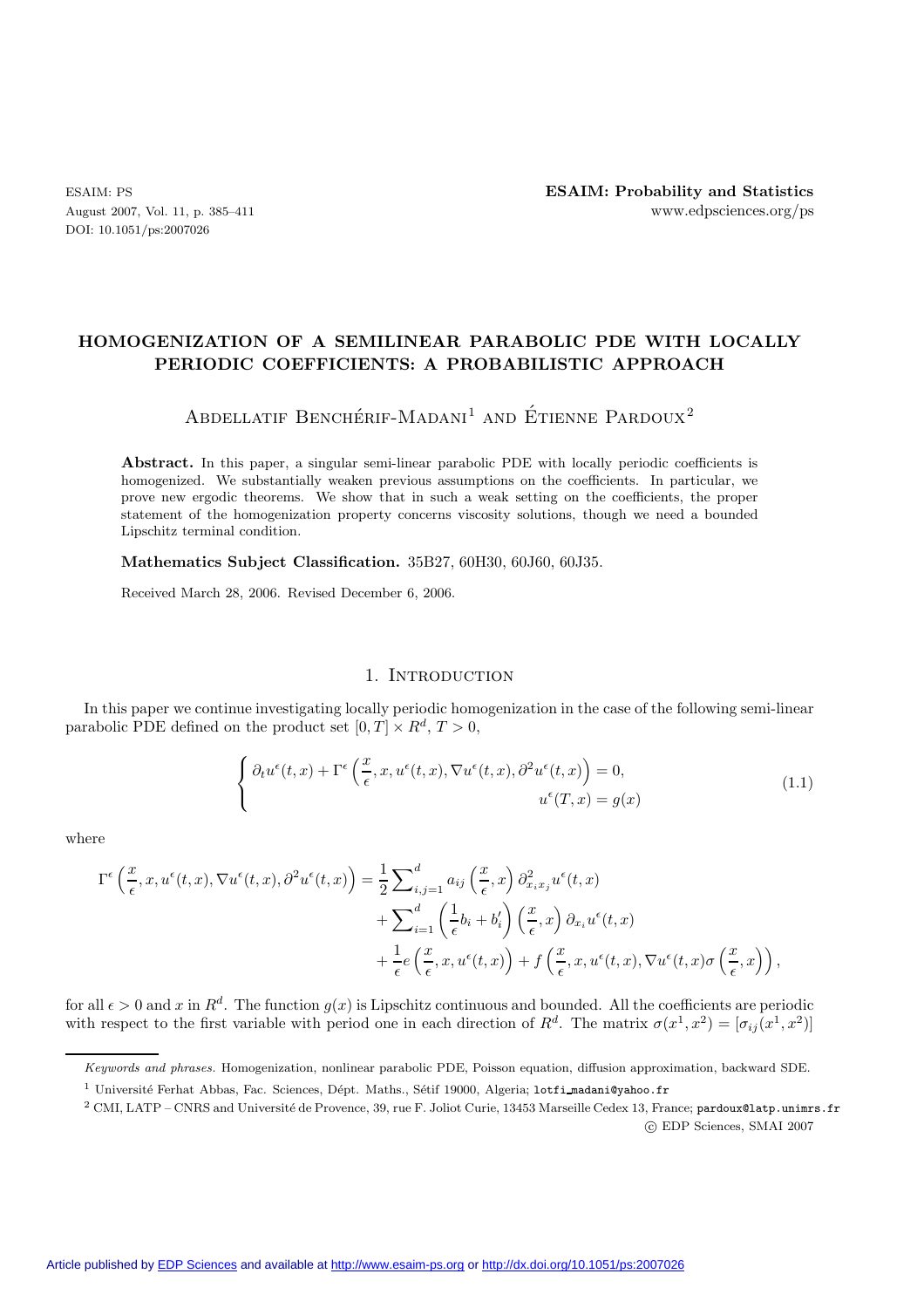for  $x^1$  and  $x^2$  in  $R^d$  satisfies  $\sigma \sigma^*(x^1, x^2) = a(x^1, x^2)$  where the matrix  $a(x^1, x^2) = [a_{ij}(x^1, x^2)]$  is supposed to be uniformly elliptic. That is  $\exists \lambda$  strictly positive and finite s.t. for all  $x^1$ ,  $x^2$  and  $\xi$  in  $R^d$ 

$$
(a(x^1, x^2)\xi, \xi) \ge \lambda \|\xi\|^2. \tag{1.2}
$$

Our previous (probabilistic) arguments in [2] and [3] in the case of linear coefficients  $e(x/\epsilon, x, u^{\epsilon}(t, x))$  =  $e(x/\epsilon, x)u^{\epsilon}(t, x)$  and vanishing non-linear term  $f = 0$  were based on the Feynman-Kac formula. It is well known that a natural extension of this technique to the non-linear case turns out to be the theory of backward stochastic differential equations first discovered by Pardoux and Peng, see [13], and the references therein, for a complete and profound account. The operator acting on x in  $\mathbb{R}^d$ 

$$
L^{\epsilon} = \frac{1}{2} \sum_{i,j=1}^{d} a_{ij} \left(\frac{x}{\epsilon}, x\right) \partial_{x_i x_j}^2 + \sum_{i=1}^{d} \left(\frac{1}{\epsilon} b_i + b'_i\right) \left(\frac{x}{\epsilon}, x\right) \partial_{x_i}
$$
(1.3)

which appears in  $(1.1)$  is the infinitesimal generator of the following (forward) SDE, built on some probability space  $(\Omega, \mathcal{F}, \mathcal{F}_t, B_t, P)$ , where  $B_t$  is under P an  $\mathcal{F}_t$ -Brownian motion,

$$
X_s^{\epsilon,t,x} = x + \int_t^s \left(\frac{1}{\epsilon}b + b'\right) \left(\frac{X_r^{\epsilon,t,x}}{\epsilon}, X_r^{\epsilon,t,x}\right) dr + \int_t^s \sigma\left(\frac{X_r^{\epsilon,t,x}}{\epsilon}, X_r^{\epsilon,t,x}\right) dB_r,\tag{1.4}
$$

for all  $0 \le t \le s \le T$  and x in  $R^d$ ; whereas the non-linear term is the coefficient in the backward SDE, carried by the above probability space, see the notation below,

$$
Y_s^{\epsilon,t,x} = g(X_T^{\epsilon,t,x}) + \int_s^T \left(\frac{1}{\epsilon}e + f\right) \left(\frac{X_r^{\epsilon,t,x}}{\epsilon}, X_r^{\epsilon,t,x}, Y_r^{\epsilon,t,x}, Z_r^{\epsilon,t,x}\right) dr - \int_s^T Z_r^{\epsilon,t,x} dB_r;\tag{1.5}
$$

the process  $(Y^{\epsilon,t,x}, Z^{\epsilon,t,x})$  is  $\mathcal{F}^B$ -adapted and subject to the condition

$$
E\left(\sup_{t\leq s\leq T}|Y_s^{\epsilon,t,x}|^2\right) + E\int_t^T \|Z_r^{\epsilon,t,x}\|^2 \, \mathrm{d}r < \infty,\tag{1.6}
$$

for all  $\epsilon > 0$ . Note that  $u^{\epsilon}(t, x) = Y_t^{\epsilon, t, x}$  is deterministic and solves (1.1) given our assumptions on the coefficients. Our aim in this paper is to establish, under weak conditions on the coefficients, the pointwise convergence as  $\epsilon \to 0$  of  $u^{\epsilon}$  towards the solution of equation (3.6) below. For example in [12], who deals with the totally periodic case, the coefficient e satisfies a kind of an algebraic sub-linear growth in y, namely  $e(x, y) = e_0(x, y) + e_1(x)y$ where  $e_0(x, y)$  is bounded besides taking  $f = 0$ . Note also that although Delarue [8] deals with a quasi-linear equation, he considers only periodic coefficients and his conditions concerning  $\sigma$ , b and e are much stronger than ours. Moreover, the functions that are homogenized possess weak second derivatives. However, his treatment of the homogenization process is more complete due to the presence of more regularity. On the other hand, although we don't allow for a quadratic growth in the gradient, our work does considerably relax some of the regularity hypotheses of [4], where homogenization is studied by purely analytical methods.

Some facts from [3] will be used here, sometimes without special warnings.

The idea is still to freeze the slow component in (1.3) and consider the following family of operators indexed by  $x^2$  (since the coefficient b' plays no asymptotic role it is omitted).

$$
L_{x^2} = \frac{1}{2} \sum_{i,j=1}^d a_{ij}(x^1, x^2) \partial_{x_i^1 x_j^1}^2 + \sum_{i=1}^d b_i(x^1, x^2) \partial_{x_i^1}. \tag{1.7}
$$

These operators generate the following diffusions with transition densities  $p_t(x^1, x^{1\prime}, x^2)$ 

$$
X_t^{x^2} = x^1 + \int_0^t b(X_r^{x^2}, x^2) dr + \int_0^t \sigma(X_r^{x^2}, x^2) dB_r,
$$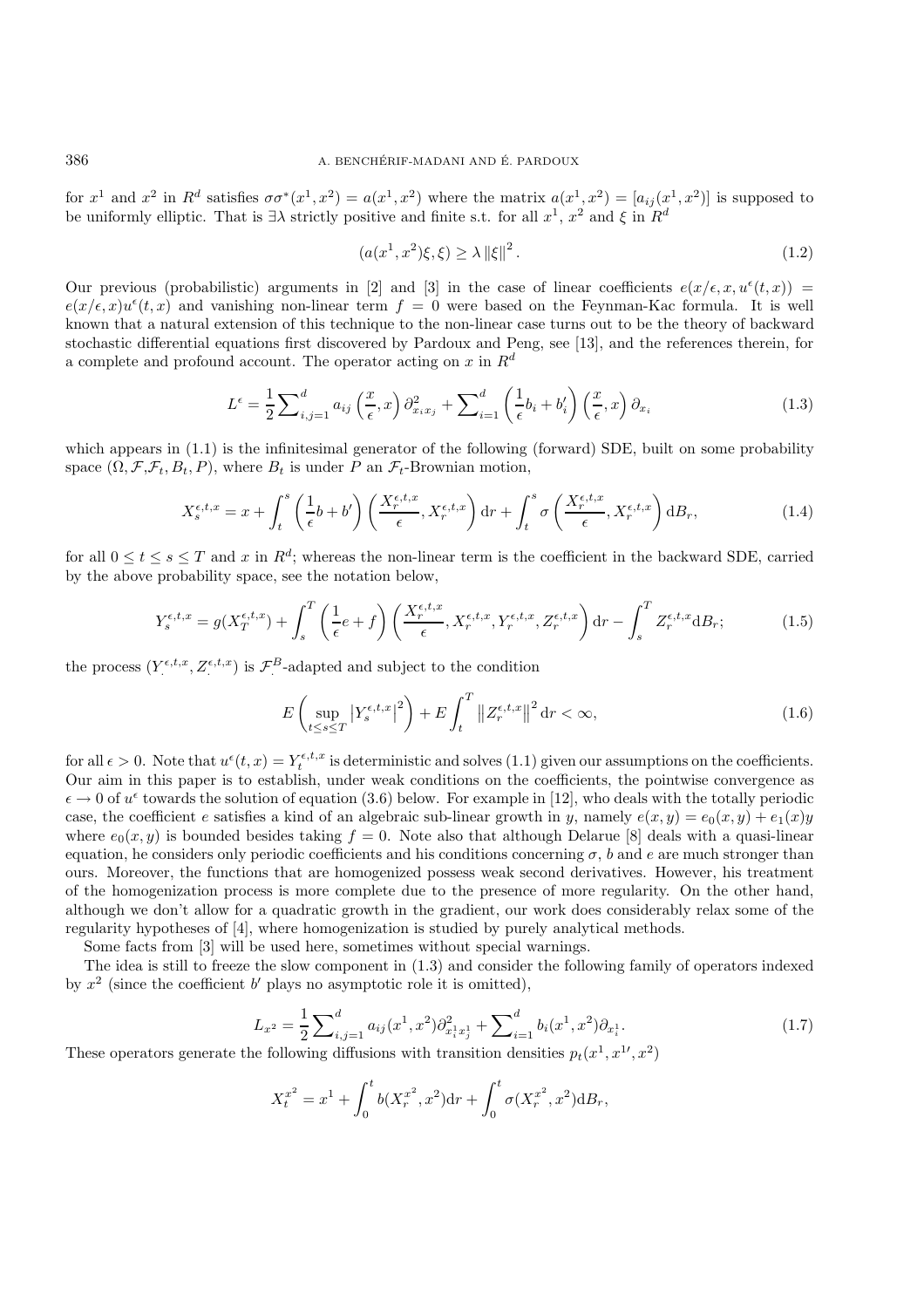which may rather be thought of as diffusions on the compact torus  $T<sup>d</sup>$ , *i.e.* 

$$
\mathop{X_{{t}}}\limits^{\cdot x^2}=x^1+\int_0^t b(\mathop{X_{{r}}}\limits^{\cdot x^2},x^2) \mathrm{d} r+\int_0^t \sigma(\mathop{X_{{r}}}\limits^{\cdot x^2},x^2) \mathrm{d} B_r,
$$

with transition densities

$$
p_t(x^1, x^{1\prime}, x^2) = \sum_{k_1...k_d} p_t\left(x^1, x^{1\prime} + \sum_{i=1}^d k_i e_i, x^2\right),
$$

 $e_i$  being the canonical basis of  $R^d$  and  $k_i$  integers. In what follows we shall drop the dots when no ambiguity arises. These diffusions possess invariant probability measures  $\mu(dx^1, x^2)$  with densities  $p_{\infty}(x^1, x^2)$ , see Pardoux  $[12]$ . It is crucial to impose on the singular coefficients b and e the following centering condition for all  $x^2$  and y. As this relation appears several times below and to avoid unnecessary repetitions, we shall use the general notation  $h$  for  $b$ ,  $e$  and other functions of interest, namely we have

$$
\int_{\mathbb{T}^d} h(x^1, x^2, y) \mu(\mathrm{d}x^1, x^2) = 0. \tag{1.8}
$$

We can then solve the Poisson equation

$$
L_{x^2}\widehat{h}(x^1, x^2, y) = -h(x^1, x^2, y),
$$
\n(1.9)

and carry on with the usual line of proof (see *e.g.* the introduction in [2]), provided we have sufficient regularity. Recall that in the linear case we first establish a tightness result for the family of processes  $X^{\epsilon}$ ,  $\epsilon > 0$ , in the space  $\mathcal{C}([0,T], R^d)$  endowed with the sup-norm and proceed to identify the limit *via* an ergodic theorem and a martingale problem formulation. In the non-linear case however, it seems difficult to work out tightness results for the process  $Y^{\epsilon}$  (and the related martingale  $M^{\epsilon}$ , see (2.17)) in  $\mathcal{C}([0,T], R^d)$  endowed with the sup-norm and it turns out that the weaker topology of Jakubowski [9] on  $\mathcal{D}([0,T], R^{d+1})$  is convenient, see also [11] where a tightness criterion is established (actually relaxed by Kurtz [10]). Moreover, it is important to note that given our formal assumptions on the coefficients, a natural stability argument, first devised in [5] and used below with a slight modification, seems to be necessary since the family of processes  $Z^{\epsilon}$ ,  $\epsilon > 0$ , does not seem to converge. In particular, Pardoux's weak convergence scheme can't be carried out as such. Instead, we simply begin by guessing the form of the limit PDE (see (3.6)) and then prove that convergence takes place. The whole procedure below for homogenizing our PDE (1.1) should not be too surprising since there seems indeed to be a gap in the bridge between viscosity solutions and BSDEs. This is well accounted for in *e.g.* [1].

**Notation 1.1.** *Let* ξ *denote any coefficient* a, b, b , e *and* f*. Even if the coefficients* a*,* b *and* b *do not depend on y* we still allow for the notation  $\xi(r,r,r,r)$  *meaning respectively*  $\xi(\frac{X_r^{\epsilon}}{\epsilon},X_r^{\epsilon})$ ,  $\xi(\frac{X_r^{\epsilon}}{\epsilon},X_r^{\epsilon},Y_r^{\epsilon})$  and  $\xi(\frac{X_r^{\epsilon}}{\epsilon},X_r^{\epsilon},Y_r^{\epsilon},Z_r^{\epsilon})$ . *There should be no confusion with space variables since we use different letters for these variables. However, in a solution* u(r, r) *of a parabolic equation the first* r *obviously refers to the time variable. We will also drop unambiguous superscripts like e.g.*  $(t, x)$ *. The quantity*  $\zeta(t) - \zeta(s)$  *is shortened, using the difference operator,* as  $\Delta_{s,t}\zeta(.)$ . The linear space of  $R^d$  valued continuous, respectively càdlàg, functions on  $[0,T]$  is denoted by  $\mathcal{C}([0,T], R^d)$ , respectively  $\mathcal{D}([0,T], R^d)$ . If  $u(x)$  is a function of x in  $R^d$ , we shall write  $\partial_x u(x)$  to denote the  $d$ -dimensional vector whose *i*-th coordinate is  $\partial_{x_i}u(x)$ ; similarly  $\partial_x^2u(x)$  will denote a  $d \times d$  matrix and so on. *Unimportant constants will invariably be designated by* c *the value of which may vary from line to line while proofs are in process but when there are many constants within a string of relations, we will use c, c'...*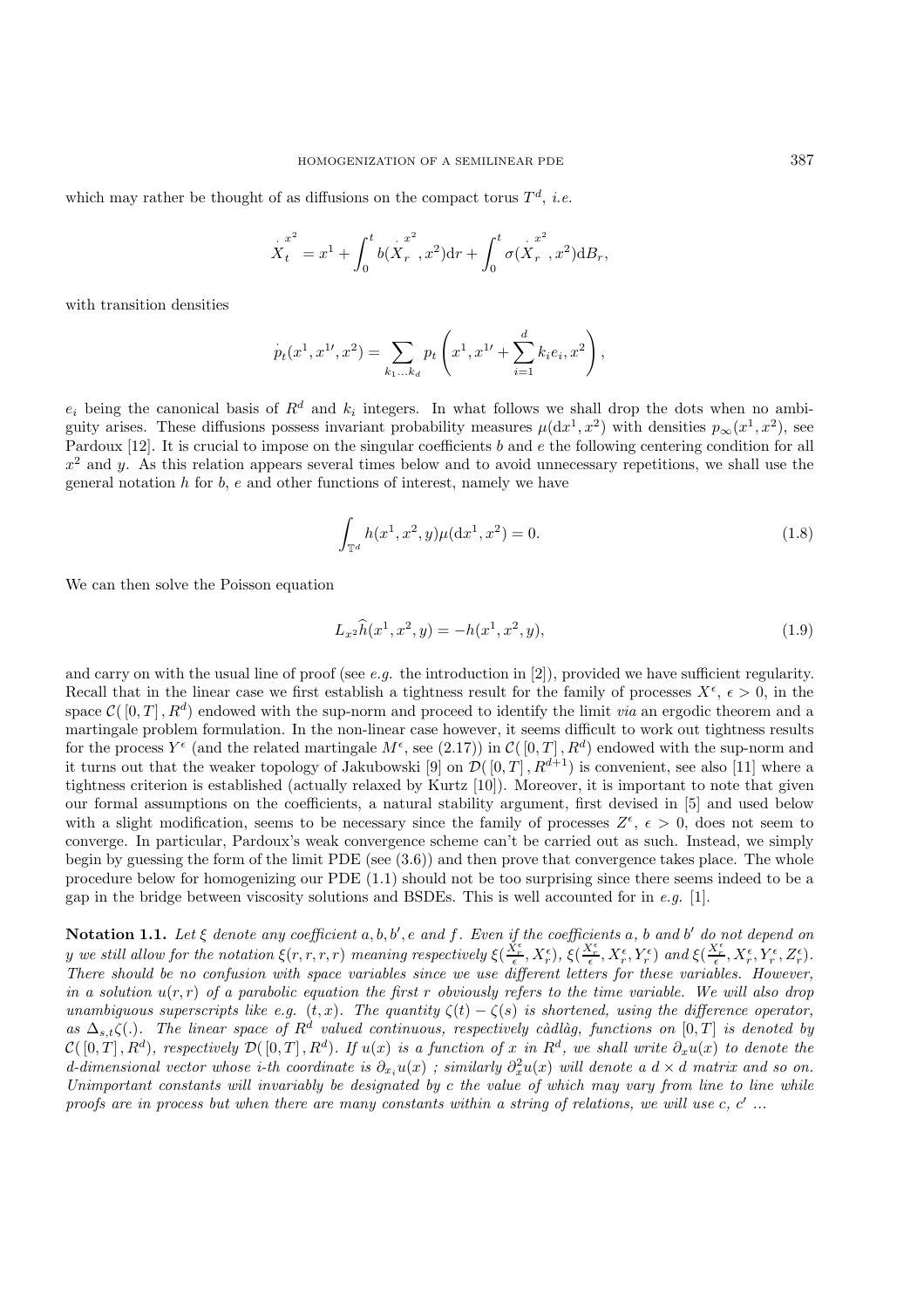## 1.1. **Condition A**

Our standing assumptions are in this section, next to (1.2) in which  $\lambda$  is fixed,

$$
\int_{\mathbb{T}^d} b(x^1, x^2) \mu(dx^1, x^2) = 0,
$$
  

$$
\int_{\mathbb{T}^d} e(x^1, x^2, y) \mu(dx^1, x^2) = 0,
$$

for all  $(x^1, x^2, y)$ , and  $g \in W^{1,\infty}$ , the conditions:

## 1.1.1. *A1 Regularity*

The coefficients  $\sigma$ , b, and b' satisfy a global Lipschitz condition, *i.e.* there exists a constant c s.t. for any  $\xi = \sigma$ , b, and b'

$$
\left\| \xi(x^1, x^2) - \xi(x^{1\prime}, x^{2\prime}) \right\| \le c(\left\| x^1 - x^{1\prime} \right\| + \left\| x^2 - x^{2\prime} \right\|).
$$

Moreover, for  $\xi = a$  and b, the partial derivatives  $\partial_{x^2} \xi(x^1,.)$  belong to  $W_{loc}^{1,p}(R^d)$ , for some large p and all  $x^1\in \mathbb{T}^d,$  and

$$
\sup_{x^2 \in R^d} \left\| \partial_{x^2}^2 \xi(.,x^2) \right\|_{L^p(T^d)} < \infty.
$$

The first order partials of the coefficient  $e(x^1, x^2, y)$  exist and satisfy for some  $c' > 0$  and all triples  $(x^1, x^2, y)$ 

$$
(\|\partial_{x^1}e\| + \|\partial_{x^2}e\|)(x^1, x^2, y) \le c'(1+|y|),
$$
  

$$
|\partial_{y}e|(x^1, x^2, y) \le c'.
$$

The second partial derivatives of e with respect to  $(x^2, x^2)$ ,  $(x^2, y)$  and  $(y, y)$  exist and satisfy

$$
\|\partial_{x^2}^2 e(.,x^2,y)\|_{L^p(T^d)} + \|\partial_{x^2y}^2 e(.,x^2,y)\|_{L^p(T^d)} \le c'',
$$
  

$$
\|\partial_y^2 e(.,x^2,y)\|_{L^p(T^d)} \le c'' \frac{1}{(1+|y|)},
$$

for some large p and  $c'' > 0$ .

The coefficient  $f(x^1, x^2, y, v)$  admits first order partials, which satisfy the condition

$$
||\partial_{x^1} f(x^1, x^2, y, v)|| + ||\partial_{x^2} f(x^1, x^2, y, v)|| \le c'''(1 + |y| + ||v||),
$$
  
\n
$$
|\partial_y f(x^1, x^2, y, v)| \le c''',
$$
  
\n
$$
||\partial_v f(x^1, x^2, y, v)|| \le c''',
$$

for some  $c''' > 0$  and all  $(x^1, x^2, y, v)$  uniformly with respect to  $x^1$  in  $\mathbb{T}^d$  and  $x^2$  in  $R^d$  and moreover it is jointly continuous.

## 1.1.2. *A2 Growth*

The coefficients  $\sigma$ , b and b' are bounded, *i.e.* there exists a constant K s.t. for any  $\xi = \sigma$ , b, b'

$$
\left\|\xi(x^1, x^2)\right\| \le K,
$$

and the coefficients e and f satisfy a sub-linear growth in  $(y, v)$ ,

$$
|(e+f)(x^1, x^2, y, v)| \le K'(1+|y|+||v||),
$$

for some K' and all  $x^1$  in  $\mathbb{T}^d$ ,  $x^2$  in  $R^d$ ,  $y$  in  $R$  and  $v$  in  $R^d$ .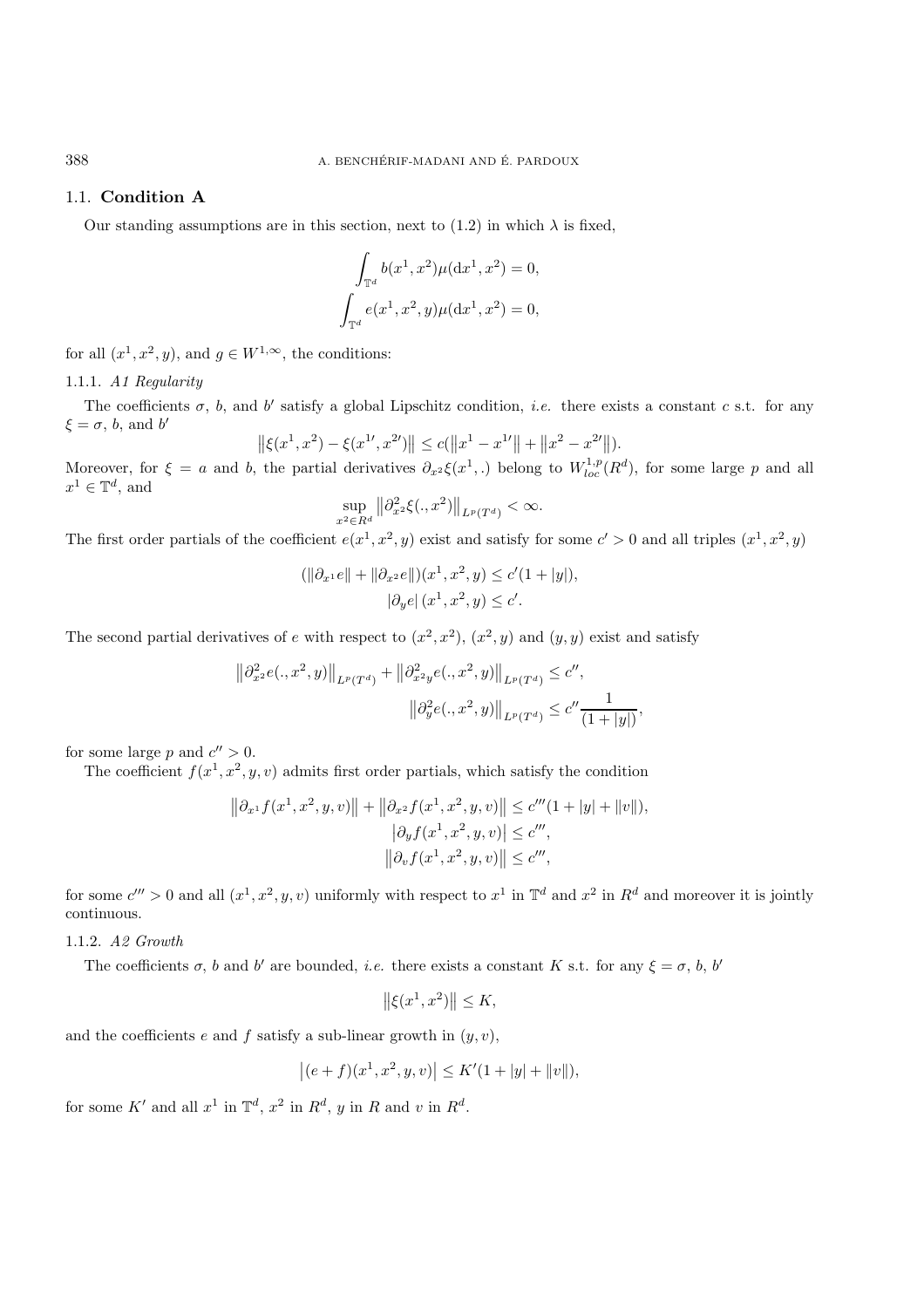Note that for every  $\epsilon > 0$  our conditions guarantee the existence and uniqueness of solutions of the above system of forward-backward SDEs subject to condition (1.6) and that a viscosity solution  $u^{\epsilon}(t, x)$  to equation (1.1) exists and is unique, see Theorem 12.3 p. 54 in [1].

## 1.2. **Technical facts**

We begin with the following simple fact, actually of independent interest, which will be needed below.

**Lemma 1.2.** *Let*  $(\Omega, \mathcal{F})$  *be a measurable space carrying two probability measures* P *and*  $\hat{P}$  *s.t.*  $\hat{P}$  *is absolutely continuous with respect to P. If a family of continuous processes*  $\{\xi_s^n\}_n$ ,  $t \leq s \leq T$ , is P-tight, relative to a *fixed metric on*  $\mathcal{C}[t,T]$ *, then it is also*  $\widehat{P}$ -tight with respect to this same metric. If moreover the density  $\zeta = \frac{d\widehat{P}}{dP}$ *is in*  $L^2(P)$  *then for some absolute constant*  $c > 0$  *we have for any non-negative random variable*  $\theta$ 

$$
\widehat{E}(\theta) \le c\sqrt{E(\theta^2)}.
$$

*Proof.* Fix a topology on  $C[0, T]$  and designate the Radon-Nikodym derivative by  $\zeta$ . As the family of processes  $\xi_s^n$  is P-tight, for any  $\delta > 0$  there exists a compact  $K_\delta$  in  $\mathcal{C}[0,T]$  s.t.  $P(\xi^n \in K_\delta^c) < \delta$  for all n. We also have

$$
\widehat{P}(\xi^n \in K^c_{\delta}) = \int_{\{\xi^n \in K^c_{\delta}\}} \zeta(\omega) P(\mathrm{d}\omega),
$$

which implies the first result immediately since  $\zeta$  is integrable.

The inequality follows from Cauchy-Schwarz.

On the other hand, let  $\alpha$  and  $\beta$  be two positive numbers. The following inequality will be used several times below,

$$
2\alpha\beta \le \rho\alpha^2 + \rho^{-1}\beta^2,\tag{1.10}
$$

where  $\rho$  is a small positive number which may depend on the particular product  $\alpha\beta$ .

#### 1.3. **A growth lemma**

We need to control the growth in x and y of partial derivatives of  $\hat{b}$  and  $\hat{e}$ . We have the

**Lemma 1.3.** *There are constants*  $c_0$ ,  $c$ ,  $c'$ ,  $c''$  and  $c'''$  *s.t. for all*  $(x^1, x^2, y)$  *in*  $T^d \times R^{d+1}$ 

$$
\left(\left\|\hat{b}\right\|+\left\|\partial_{x^1}\hat{b}\right\|+\left\|\partial_{x^2}\hat{b}\right\|+\left\|\partial_{x^2}^2\hat{b}\right\|+\left\|\partial_{x^1x^2}^2\hat{b}\right\|\right)(x^1,x^2)\leq c_0,
$$

*and on the other hand*

$$
(|\partial_y \hat{e}| + ||\partial_{x^1 y}^2 \hat{e}|| + ||\partial_{x^2 y}^2 \hat{e}|| + ||\partial_{x^1 x^2 y}^3 \hat{e}||)(x^1, x^2, y) \le c,
$$
  

$$
(||\partial_{x^1 yy}^3 \hat{e}|| + |\partial_y^2 \hat{e}|)(x^1, x^2, y) \le c' \frac{1}{(1+|y|)}
$$

*and*

$$
(|\hat{e}| + ||\partial_{x^1}\hat{e}|| + ||\partial_{x^2}\hat{e}|| + ||\partial_{x^1}^2\hat{e}|| + ||\partial_{x^1x^2}^2\hat{e}|| + ||\partial_{x^2}^2\hat{e}|| + ||\partial_{x^1x^2x^2}^3\hat{e}||)(x^1, x^2, y) \le c''(1 + |y|).
$$

*Finally*

$$
\left\|\partial_{x^2}p_\infty(x^1,x^2)\right\| \le c'''.
$$

*Moreover, all these partial derivatives are continuous.*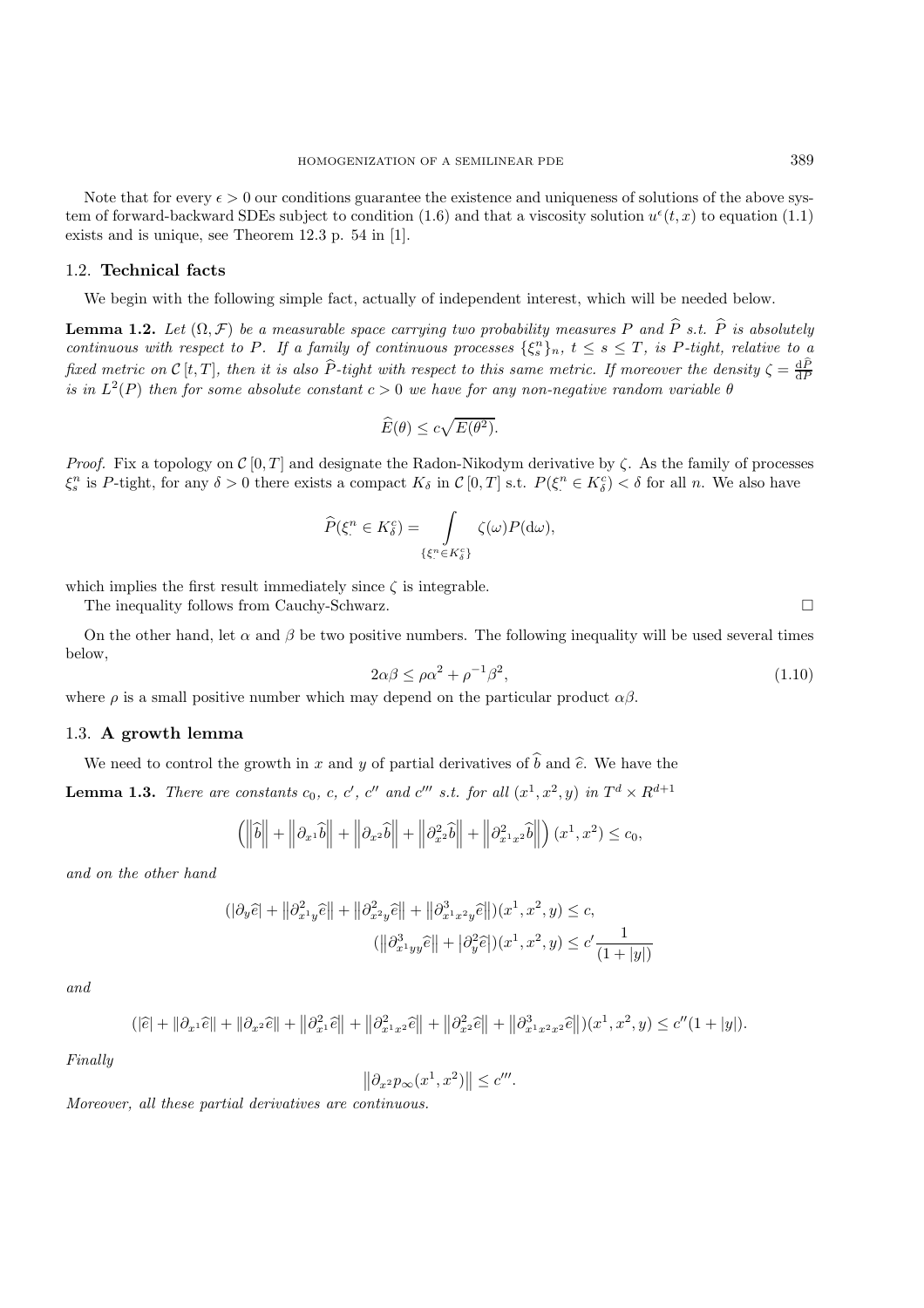*Proof.* It suffices to use the same manipulations as in Lemma 1 in [3] and take derivatives in the following Poisson equation

$$
L_{x^2}\widehat{e}(x^1, x^2, y) = -e(x^1, x^2, y),
$$

for  $(x^1, x^2, y) \in T^d \times R^{d+1}$  and to notice that the right hand-side of the corresponding Poisson equation is always majorized by either an absolute constant or by  $c(1+|y|)$ . Let us *e.g.* deal with the estimate of  $\partial_{x^1x^2x^2}^3\hat{e}$ . We have by our notation convention

$$
\partial_{x^2} L_{x^2} \widehat{e} + L_{x^2} \partial_{x^2} \widehat{e} = -\partial_{x^2} e.
$$

Since equation (1.9) for e implies that  $\hat{e}(., x^2, y)$  is in  $W^{2,\infty}(T^d)$  for all  $(x^2, y) \in R^{d+1}$  and the coefficient a is<br>Linschitz than  $\partial_{\theta} \hat{e}(-x^2, y)$  is also in  $W^{2,\infty}(T^d)$  for all  $(x^2, y) \in R^{d+1}$  with a nor Lipschitz, then  $\partial_{x^2} \hat{e}(\cdot, x^2, y)$  is also in  $W^{2,\infty}(\tilde{T}^d)$  for all  $(x^2, y) \in R^{d+1}$  with a norm majorized by  $c(1+|y|)$ . Next we have

$$
\partial_{x^2}^2 L_{x^2}\widehat{e} + 2\partial_{x^2}L_{x^2}\partial_{x^2}\widehat{e} + L_{x^2}\partial_{x^2}^2\widehat{e} = -\partial_{x^2}^2e,
$$

Condition A on  $a, b$  and  $e$  then gives immediately the result.

The other estimates are carried out in a similar way and are left to the reader.

The estimate on the derivatives with respect to  $x^2$  of the invariant probability density  $p_{\infty}(x^1, x^2)$  follows from Lemma 18 in [2].  $\square$ 

# 2. Removing the singularities

We want to get rid of the factor  $\epsilon^{-1}$  in both the forward and backward SDEs above but keeping as few conditions on the coefficients as possible. Our method of attack, in fact Freidlin's (see the introduction in [2]), consists in applying the joint Itô formula on the functions  $\hat{b}$  and  $\hat{e}$ , when possible. In that respect, it follows from Lemma 1.3 that  $\hat{b}$  is in  $W_{loc}^{2,\infty}(T^d \times R^d)$  and that  $\hat{e}$  is in  $W^{2,p}(T^d \times R^{d+1})$  for some large p which allows the use of the Itô-Krylov formula.

#### 2.1. **Treatment of the forward process**

Let us first define

$$
F'(x1, x2) = (\partial_{x1} \tilde{b}b' + \partial_{x2} \tilde{b}b + Tr \partial_{x1x2}^2 \tilde{b}a)(x1, x2),
$$
  
\n
$$
G(x, y) = [(I + \partial_{x1} \tilde{b})\sigma](x1, x2),
$$
\n(2.1)

where, see the notation above, the quantity  $Tr \partial_{x_1x_2}^2 \hat{b}_a$  stands for the vector whose components are  $Tr \partial_{x_1x_2}^2 \hat{b}_i a$ ,  $1 \leq i \leq d$ . Recall that  $0 \leq t \leq s \leq T$ . We have, see [3], the decomposition

$$
X_s^\epsilon = \overline{X}_s^\epsilon + R_s^\epsilon,\tag{2.2}
$$

.

where

$$
\overline{X}_s^{\epsilon} = x + \int_t^s F'(r, r) dr + \int_t^s G(r, r) dB_r,
$$

and

$$
R_s^{\epsilon} = \epsilon \left[ \int_t^s \left( \partial_{x^2} \hat{b} b' + \frac{1}{2} Tr \partial_{x^2}^2 \hat{b} a \right) (r, r) dr + \int_t^s \partial_{x^2} \hat{b} \sigma(r, r) dB_r + (\hat{b}(t, t) - \hat{b}(s, s)) \right]
$$

Note that since  $b, b'$  and  $a$  are bounded we have

$$
E\left(\sup_{s\leq T} \|R_s^{\epsilon}\|^4\right) \leq c\epsilon^4,\tag{2.3}
$$

whence the tightness (in the sup-norm) sufficient condition (which was proved in [3] under weaker conditions).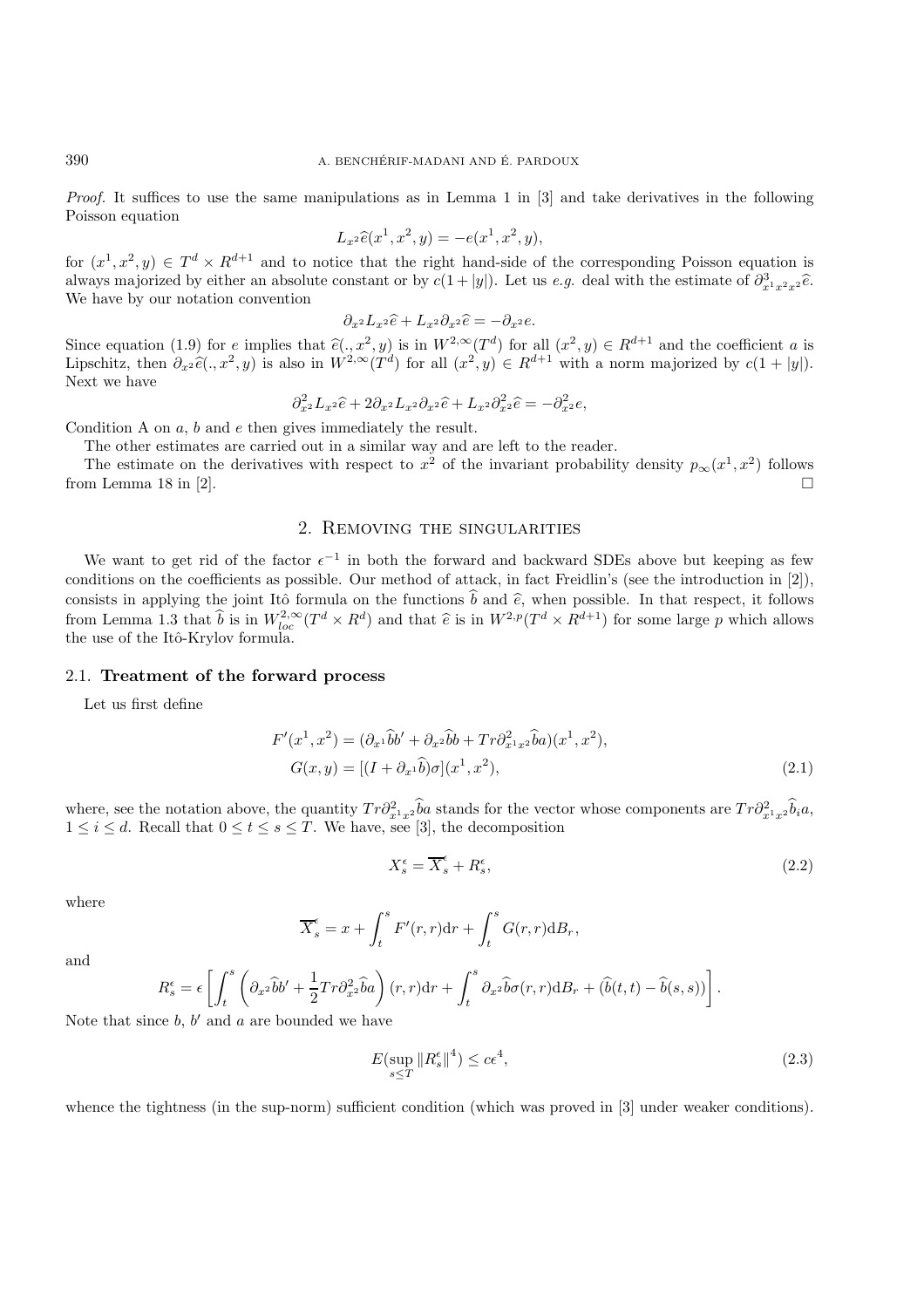**Corollary 2.1.** *There exists a constant c s.t. for all*  $0 \le \alpha \le \beta \le T$  *and*  $\epsilon > 0$ 

$$
E(||X_{\beta}^{\epsilon} - X_{\alpha}^{\epsilon}||^{4}) \le c[(\beta - \alpha)^{2} + \epsilon^{4}].
$$

Note that we also have the following estimate which will be needed below

$$
E(||X_{\beta}^{\epsilon} - X_{\alpha}^{\epsilon}||^{2}) \le c[(\beta - \alpha) + \epsilon^{2}].
$$

#### 2.2. **Treatment of the backward process**

In order to remove the singularity of the backward process, we shall use a kind of stopping argument. Let us take a fine enough equidistant subdivision of the interval [0, T] by means of the points  $t_i$ ,  $i = 0, ..., [T/\Delta t] = N$ , where  $t_0 = 0$  and  $\Delta t = t_i - t_{i-1}$ . We denote by  $t_*$  the largest  $t_i$  below  $t$ , by  $t^*$  the least  $t_i$  above  $t$ . On the last interval  $[T_*,T]$  however, we make the convention that for  $r \in (T_*,T]$  we have  $r^* = T$  (instead of  $T_* + \Delta t$ ). We also note that  $t^* = t$  when  $t = t_i$ . We define in particular the subdivisions  $\Delta t^k = k\epsilon^2$ , where k is a positive integer, and call  $\Delta t^1$  the neutral subdivision. We add a superscript (subscript) k to indicate which subdivision is involved. Recall that we have for  $s \leq T$ 

$$
Y_s^{\epsilon} = g(X_T^{\epsilon}) + \int_s^T \left(\frac{1}{\epsilon}e + f\right)(r, r, Y_r^{\epsilon}, Z_r^{\epsilon})dr - \int_s^T Z_r^{\epsilon} dB_r.
$$

Define for  $s \leq T$  the discontinuous càdlàg adapted process

$$
\widehat{Y}^{k,\epsilon}_s = Y^\epsilon_s - \epsilon \widehat{e}\left(\frac{X^\epsilon_s}{\epsilon}, X^\epsilon_s, Y^\epsilon_{s_{*(k)}}\right),
$$

that is the process  $\hat{Y}_{s}^{k,\epsilon}$  is continuous on each  $(t_{i-1}^{k}, t_i^{k})$  and undergoes a jump at each  $t_i^{k}, t_1^{k} \leq t_i^{k} \leq T_{*(k)}$  (there should be no ambiguity with these inequalities). We have thanks to the Itô formula,

$$
\int_{s}^{T} \frac{1}{\epsilon} e(r, r, Y_{r_{*(k)}}^{\epsilon}) dr = \epsilon [\hat{e}(s, s, Y_{s_{*(k)}}^{\epsilon}) - \hat{e}(T, T, Y_{T_{*(k)}}^{\epsilon})] + \int_{s}^{T} [\partial_{x^{1}} \hat{e}(r, r, r_{*(k)}) b'(r, r) + \partial_{x^{2}} \hat{e}(r, r, r_{*(k)}) b(r, r) \n+ \text{Tr} \partial_{x^{1}x^{2}}^{2} \hat{e}(r, r, r_{*(k)}) a(r, r) \n+ \epsilon \partial_{x^{2}} \hat{e}(r, r, r_{*(k)}) b'(r, r) + \frac{\epsilon}{2} \text{Tr} \partial_{x^{2}}^{2} \hat{e}(r, r, r_{*(k)}) a(r, r) dr \n+ \int_{s}^{T} (\partial_{x^{1}} \hat{e} + \epsilon \partial_{x^{2}} \hat{e})(r, r, r_{*(k)}) \sigma(r, r) dB_{r} \n+ \epsilon \sum_{t_{i}^{k} = T_{*(k)}}^{t} \Delta_{t_{i-1}^{k}, t_{i}^{k}} \hat{e}(t_{i}^{k}, t_{i}^{k}, Y_{i}^{\epsilon}).
$$

Hence we have the representation

$$
\widehat{Y}_{s}^{k,\epsilon} = [g(X_{T}^{\epsilon}) - \epsilon \widehat{e}(T, T, Y_{T_{*(k)}}^{\epsilon})] + \int_{s}^{T} \widehat{U}_{r}^{k,\epsilon} dr - \int_{s}^{T} \widehat{Z}_{r}^{k,\epsilon} dB_{r} + J_{s}^{k,\epsilon},
$$
\n(2.4)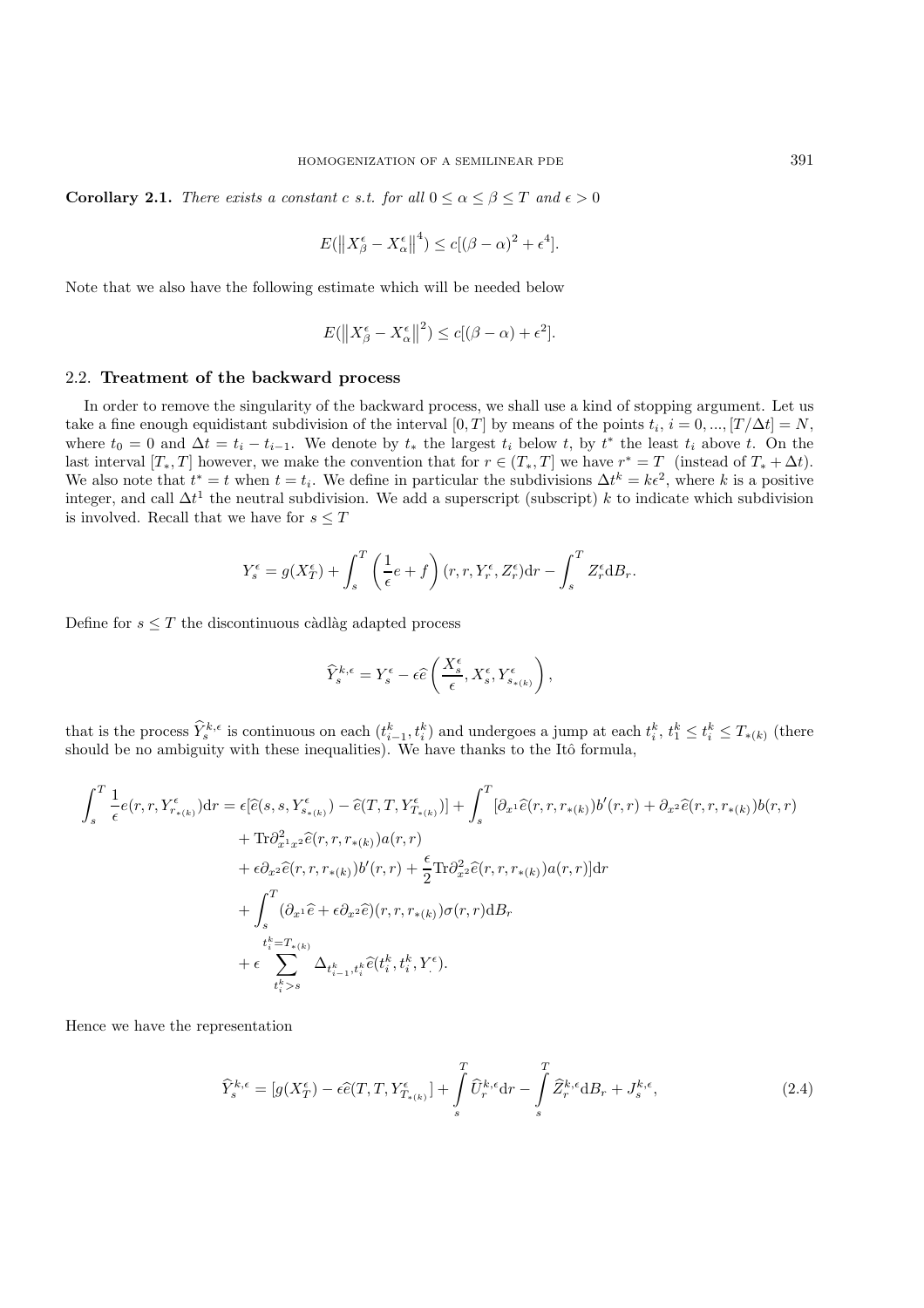where

$$
\widehat{U}_{1,r}^{k,\epsilon} = \frac{1}{\epsilon} \Delta_{r_{*(k)},r} e(r,r,Y_{\cdot}^{\epsilon}),
$$
\n
$$
\widehat{U}_{2,r}^{k,\epsilon} = [\partial_{x^1} \widehat{e}(r,r,r_{*(k)}) b'(r,r) + \partial_{x^2} \widehat{e}(r,r,r_{*(k)}) b(r,r) + \text{Tr} \partial_{x^1 x^2}^2 \widehat{e}(r,r,r_{*(k)}) a(r,r)],
$$
\n
$$
\widehat{U}_{3,r}^{k,\epsilon} = [\epsilon \partial_{x^2} \widehat{e}(r,r,r_{*(k)}) b'(r,r) + \frac{\epsilon}{2} \text{Tr} \partial_{x^2}^2 \widehat{e}(r,r,r_{*(k)}) a(r,r)],
$$
\n
$$
\widehat{U}_{r}^{k,\epsilon} = \sum_{i=1}^{3} \widehat{U}_{i,r}^{k,\epsilon} + f(r,r,Y_{r}^{\epsilon},Z_{r}^{\epsilon})
$$
\n(2.5)

and

and finally

$$
\widehat{Z}_{r}^{k,\epsilon} = Z_{r}^{\epsilon} - (\partial_{x^{1}}\widehat{e} + \epsilon \partial_{x^{2}}\widehat{e})(r, r, r_{*(k)})\sigma(r, r)
$$
\n
$$
J_{s}^{k,\epsilon} = \epsilon \sum_{k=1}^{T_{*(k)}} \Delta_{t_{i-1}^{k}, t_{i}^{k}}\widehat{e}(t_{i}^{k}, t_{i}^{k}, Y_{i}^{\epsilon}).
$$
\n(2.6)

## 2.3. **Establishing tightness**

Having thus produced a non singular process  $\hat{Y}_s^{k,\epsilon}$ , which depends on k and is asymptotically close to  $Y_s^{\epsilon}$ , let us turn to the study of the tightness problem. Consider the formula (2.4). It is important to notice that in the first time interval  $[s, s^{*(k)})$  in the Lebesgue (respectively the stochastic) integral the process  $\hat{U}_r^{k,\epsilon}$  (respectively the process  $\widehat{Z}_r^{k,\epsilon}$  has the component  $Y_{s_{*(k)}}^{\epsilon}$  which stays lagging below s. The same phenomenon arises in the first jump term in  $J_s^{k,\epsilon}$ . Therefore estimating the second moment of the process  $\hat{Y}_s^{k,\epsilon}$  and the first moment of the related process T s  $\left\|\widehat{Z}_{r}^{k,\epsilon}\right\|$ 2 dr by the usual methods needs a special care. This will allow us to handle supremums that run backwards in time. Of all the terms in (2.5), it is the first one which requires attention since it has exactely the reverse behaviour of the jump term  $J_s^{k,\epsilon}$  in (2.4).

 $t_i^k > s$ 

## 2.3.1. *Estimates on the increments of*  $Y^{\epsilon}$

#### Let us begin with the following easy lemma.

**Lemma 2.2.** *Under the above notations, there exists a constant*  $c > 0$  *and an*  $\epsilon_0 > 0$  *s.t. for any*  $k \ge 1$ ,  $\epsilon \le \epsilon_0$ *and*  $r$  *in* [0,  $T$ ], we have

*and*

$$
||Z_r^{\epsilon}|| \le c \left( 1 + \left| \Delta_{r_{*(k)},r} Y_{\cdot}^{\epsilon} \right| + |Y_r^{\epsilon}| + \left\| \widehat{Z}_r^{k,\epsilon} \right\| \right)
$$
  

$$
\left| \widehat{U}_r^{k,\epsilon} \right| \le c \left( 1 + \frac{1}{\epsilon} \left| \Delta_{r_{*(k)},r} Y_{\cdot}^{\epsilon} \right| + |Y_r^{\epsilon}| + \left\| \widehat{Z}_r^{k,\epsilon} \right\| \right).
$$

(2.7)

*Proof.* The first inequality follows immediately from Lemma 1.3, when  $\epsilon \leq 1$  we have

$$
||Z_r^{\epsilon}|| \leq c \left( 1 + \left| Y_{r_{*(k)}}^{\epsilon} \right| + \left\| \widehat{Z}_r^{k,\epsilon} \right\| \right)
$$
  

$$
\leq c \left( 1 + \left| \Delta_{r_{*(k)},r} Y_{\cdot}^{\epsilon} \right| + |Y_r^{\epsilon}| + \left\| \widehat{Z}_r^{k,\epsilon} \right\| \right).
$$

This inequality will serve to recover the process  $\left\|\widehat{Z}_{r}^{k,\epsilon}\right\|$ 2 when we deal with Lebesgue integrals involving the process  $||Z_r^{\epsilon}||^2$ .

The other inequality is proved in a similar way and follows from the first inequality  $(2.7)$ .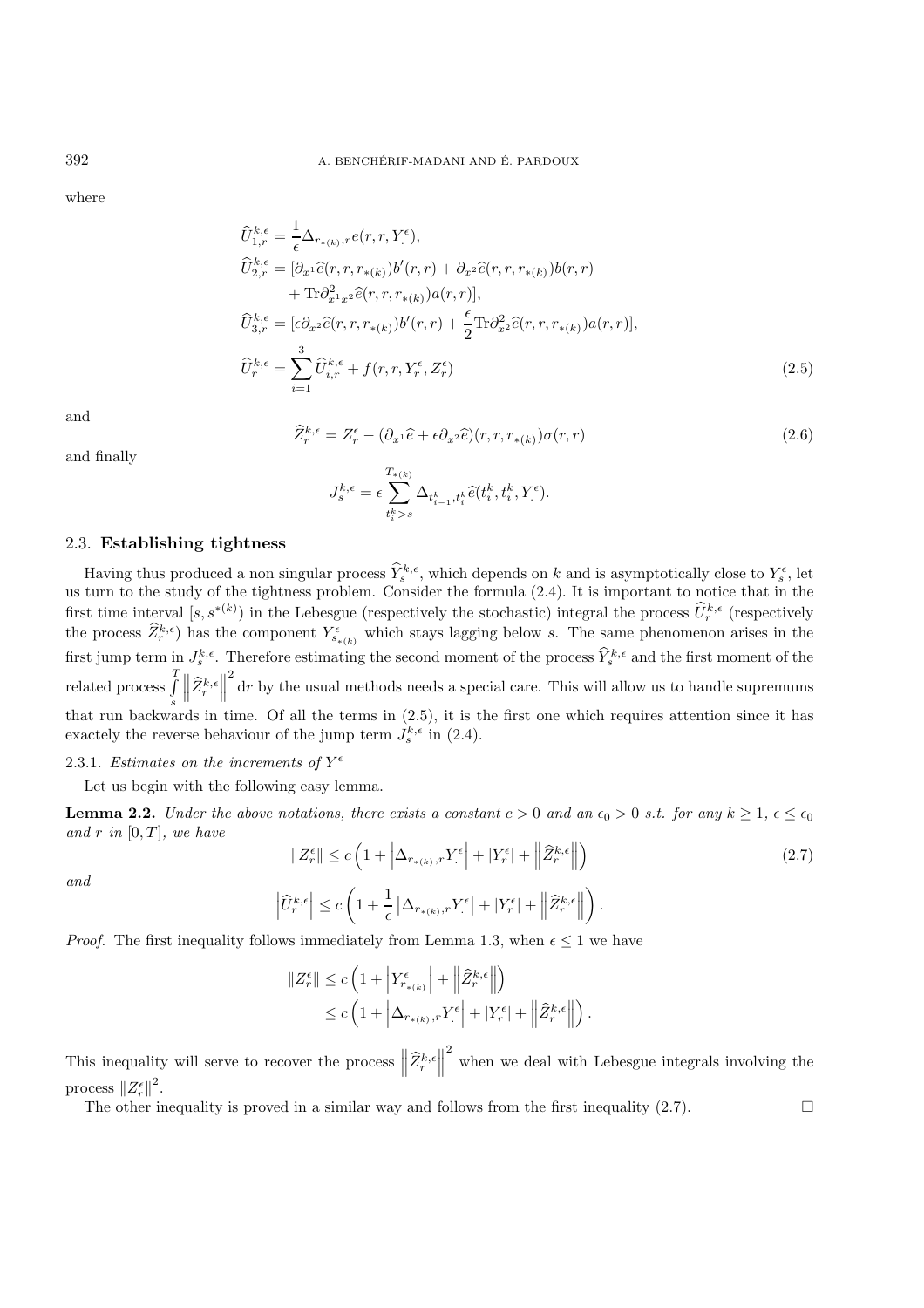This allows us to control powers of the increments of the process  $Y_s^{\epsilon}$ . We have the

**Lemma 2.3.** *There exists an absolute constant*  $c > 0$  *that depends only on the coefficients in Condition A and*  $an \epsilon_0 > 0$  *s.t., when*  $\epsilon \leq \epsilon_0$  *we have on each*  $\Delta t_i^k$ ,  $i = 1, ..., N^k + 1, k \geq 1$ ,

$$
\label{eq:1} \begin{split} \left|Y^{\epsilon}_r-Y^{\epsilon}_{t^k_{i-1}}\right| \leq c&\left(\Delta t^k + \frac{1}{\epsilon}\int\limits_{t^k_{i-1}}^r\left|Y^{\epsilon}_u-Y^{\epsilon}_{t^k_{i-1}}\right|\mathrm{d}u + \left\|\Delta_{t^k_{i-1},r}X^{\epsilon}\right\| + \left|Y^{\epsilon}_{t^k_{i-1}}\right|\left\|\Delta_{t^k_{i-1},r}X^{\epsilon}\right\|\\ & + \int\limits_{t^k_{i-1}}^r|Y^{\epsilon}_u|\,\mathrm{d}u + \int\limits_{t^k_{i-1}}^r\left\|\widehat{Z}^{k,\epsilon}_u\right\|\mathrm{d}u + \left|\int\limits_{t^k_{i-1}}^r\widehat{Z}^{k,\epsilon}_u\mathrm{d}B_u\right|\right). \end{split}
$$

*Proof.* Notice first that e is Lipschitz with respect to y, that b and b' are bounded and that, thanks to Lemma 1.3, there is a constant  $c > 0$  s.t. for all  $\epsilon \leq 1$ 

$$
\epsilon \left| \Delta_{t_{i-1}^k, r} \widehat{e}(.,.,t_{i-1}^k) \right| \leq c \left( 1 + \left| Y_{t_{i-1}^k}^{\epsilon} \right| \right) \left\| \Delta_{t_{i-1}^k, r} X_{\cdot}^{\epsilon} \right\|,
$$

then it suffices to use Lemma 2.2 in the Itô-Krylov decomposition  $(2.4)$ .

Applying the Gronwall-Bellman inequality, we deduce the

**Corollary 2.4.** *Under the same hypotheses as in the previous lemma we have*

$$
\begin{aligned} \left|Y^{\epsilon}_r-Y^{\epsilon}_{t^k_{i-1}}\right| \leq ce^{ck\epsilon}\left(\Delta t^k + \left\|\Delta_{t^k_{i-1},r}X^{\epsilon}_\cdot\right\| + \left|Y^{\epsilon}_{t^k_{i-1}}\right|\left\|\Delta_{t^k_{i-1},r}X^{\epsilon}_\cdot\right\| \\ + \int\limits_{t^k_{i-1}}^r|Y^{\epsilon}_u|\,\mathrm{d} u + \int\limits_{t^k_{i-1}}^r\left\|\widehat{Z}^{k,\epsilon}_u\right\|\,\mathrm{d} u + \int\limits_{t^k_{i-1}}^r\widehat{Z}^{k,\epsilon}_u\mathrm{d} B_u \right| \end{aligned}
$$

and the

**Corollary 2.5.** *There exists an absolute constant* c > 0 *which depends only on the coefficients in Condition A s.t., for any fixed*  $k \ge 1$  *there is an*  $\epsilon_0(k) > 0$  *s.t. when*  $\epsilon \le \epsilon_0$  *we have on each*  $\Delta t_i^k$ ,  $i = 1, ..., N^k + 1$ ,

$$
E\sup_{r\in\Delta t_i^k}\left|Y_r^\epsilon-Y_{t_{i-1}^k}^\epsilon\right|^2\leq c\left(\Delta t^k+\int\limits_{\Delta t_i^k}E\left|Y_u^\epsilon\right|^2\mathrm{d} u+\Delta t^k E\left|Y_{t_{i-1}^k}^\epsilon\right|^2+E\int\limits_{\Delta t_i^k}\left\|\widehat{Z}_u^{k,\epsilon}\right\|^2\mathrm{d} u\right).
$$

*Proof.* Since the coefficients of the forward equation are bounded, it suffices to write thanks to the relation  $(2.2)$ and to Lemma 1.3

$$
\left|Y_{t_{i-1}^k}^{\epsilon}\right|\left\|\Delta_{t_{i-1}^k,r}X_{\cdot}^{\epsilon}\right\| \le c(\epsilon+\Delta t^k)\left|Y_{t_{i-1}^k}^{\epsilon}\right|+\left\|\int\limits_{t_{i-1}^k}^{r}\left|Y_{t_{i-1}^k}^{\epsilon}\right|\widehat{G}(u,u)\mathrm{d}B_u\right\|,
$$

where

$$
\widehat{G}(u, u) = (I + \partial_{x^1}\widehat{b} + \epsilon \partial_{x^2}\widehat{b})(u, u).
$$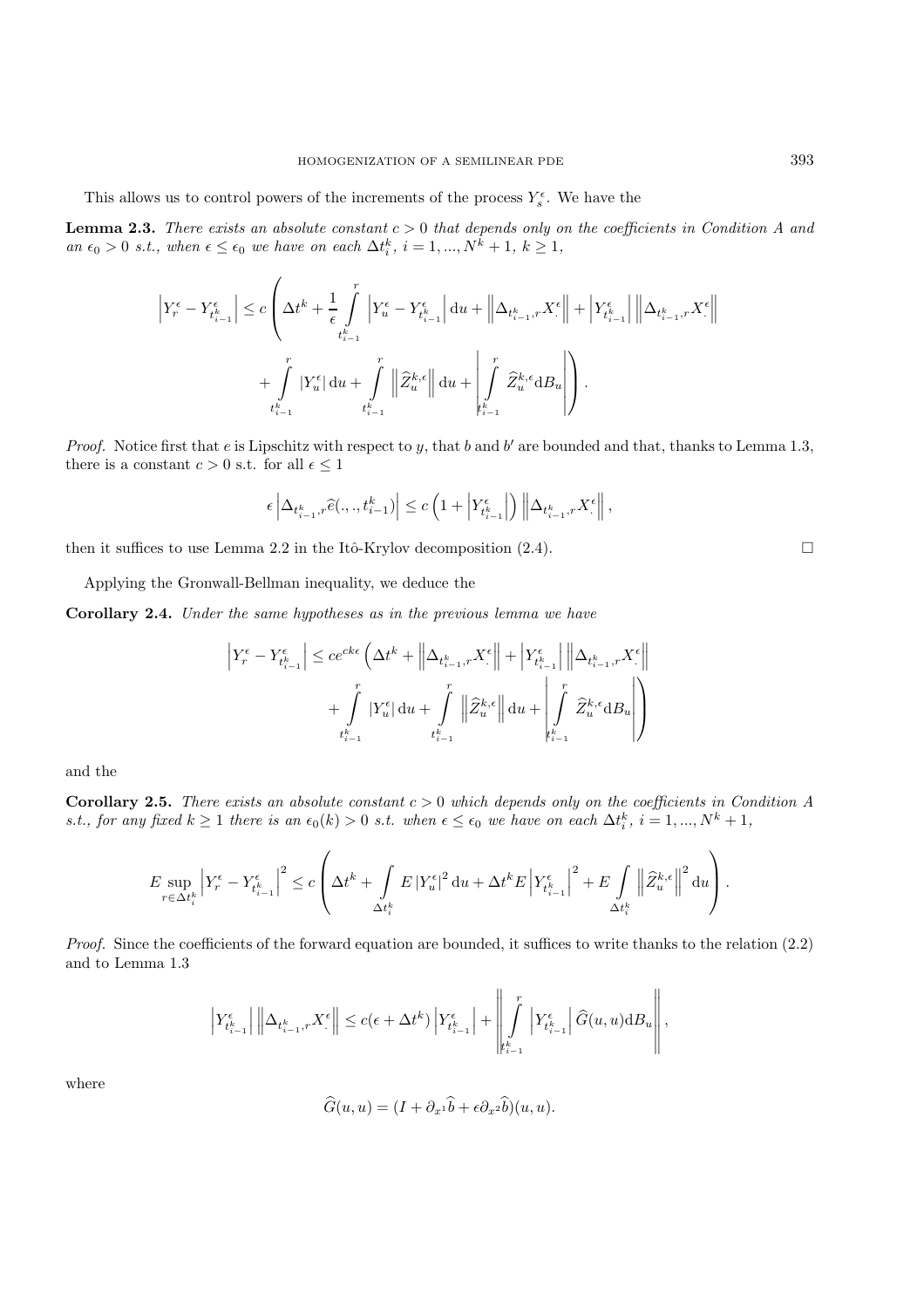By the Burkholder-Davis-Gundy inequality, we see that for any given k, we can choose an  $\epsilon_0$  s.t. for all  $\epsilon \leq \epsilon_0$ we have

$$
E\sup_{r\in\Delta t_i^k} \left\|\left|Y_{t_{i-1}^k}^\epsilon\right|\Delta_{t_{i-1}^k,r}X_\cdot^\epsilon\right\|^2\leq c(1+\Delta t^k)\Delta t^k E\left|Y_{t_{i-1}^k}^\epsilon\right|^2\leq c'\Delta t^k E\left|Y_{t_{i-1}^k}^\epsilon\right|^2.
$$

Using convexity, the inequalities of Cauchy-Schwarz and Burkholder-Davis-Gundy on the relation of the above corollary we arrive at the desired result, upon taking  $\epsilon$  small enough.

**Remark 2.6.** Notice that in both the previous corollaries, the time r can take the extreme value  $t_i^k$ .

Before we work out the usual *a priori* estimates, let us first settle the problems that we mentionned at the beginning if this subsection. We formulate our treatment as an independent

**Lemma 2.7.** *There exists a constant*  $c > 0$  *s.t., for any fixed*  $k > 0$  *there is an*  $\epsilon_0(k) > 0$  *s.t. for all*  $\epsilon \leq \epsilon_0$  *and*  $s\leq T$ 

$$
E \sup_{s_{*(k)} \le r \le s^{*(k)}} \left| \Delta_{s_{*(k)},r} Y^{\epsilon}_\cdot \right|^2 \le c \left( 1 + \sup_{s \le r \le T} E \left| \widehat{Y}^{k,\epsilon}_r \right|^2 \right).
$$

*Proof.* We can write by Corollary 2.5

$$
E \sup_{s_{*(k)} \le r \le s^{*(k)}} \left| \Delta_{s_{*(k)},r} Y_{\cdot}^{\epsilon} \right|^{2} \le c \Delta t^{k} \left( 1 + \sup_{s_{*(k)} \le r \le s^{*(k)}} E \left| Y_{r}^{\epsilon} \right|^{2} + E \int_{s_{*(k)}}^{\epsilon} \left\| \hat{Z}_{u}^{k,\epsilon} \right\|^{2} du \right)
$$
  

$$
\le c \Delta t^{k} \left( 1 + \sup_{s_{*(k)} \le r \le s^{*(k)}} E \left| Y_{r}^{\epsilon} \right|^{2} + E \int_{s_{*(k)}}^{\epsilon} \left\| Z_{u}^{\epsilon} \right\|^{2} du \right),
$$

since by definition of  $\widehat{Z}_{u}^{k,\epsilon}$  it follows by Lemma 1.3 that for  $\epsilon \leq 1$  and u in  $[s_{*(k)}, s^{*(k)}]$  we have

$$
\left\|\widehat{Z}^{k,\epsilon}_u\right\|^2 \leq c\left(1+\left|Y^\epsilon_{s_{\ast(k)}}\right|^2+\|Z^\epsilon_u\|^2\right).
$$

On the other hand, by Condition A and by a well known BSDE estimate, derived when starting from our crude and untreated BSDE on  $[s_{*(k)}, s^{*(k)}], i.e.$ 

$$
Y_r^\epsilon=Y_{s^{*(k)}}^\epsilon+\int_r^{s^{*(k)}}\left(\frac{1}{\epsilon}e+f\right)(u,u,Y_u^\epsilon,Z_u^\epsilon)\mathrm{d}u-\int_r^{s^{*(k)}}Z_u^\epsilon\mathrm{d}B_u,
$$

the right hand-side of the above inequality is majorized, when  $\epsilon \leq \epsilon_0(k)$ , by

$$
c(1+E\left\vert Y_{s^{\ast }(k)}^{\epsilon }\right\vert ^{2}),
$$

since the factor  $\frac{1}{\epsilon}$  (more than) cancels out with  $\Delta t^k = k\epsilon^2$ .

Next we need to recover the process  $\hat{Y}_{s}^{k,\epsilon}$ , that is we have to compare our former process  $Y_{s}^{\epsilon}$  with the new one  $\widehat{Y}_{s}^{k,\epsilon}$ . Recall that we have for all  $s \leq T$ 

$$
Y_s^\epsilon = \widehat{Y}_s^{k,\epsilon} + \epsilon \widehat{e}(s,s,Y_{s_{*(k)}}^\epsilon),
$$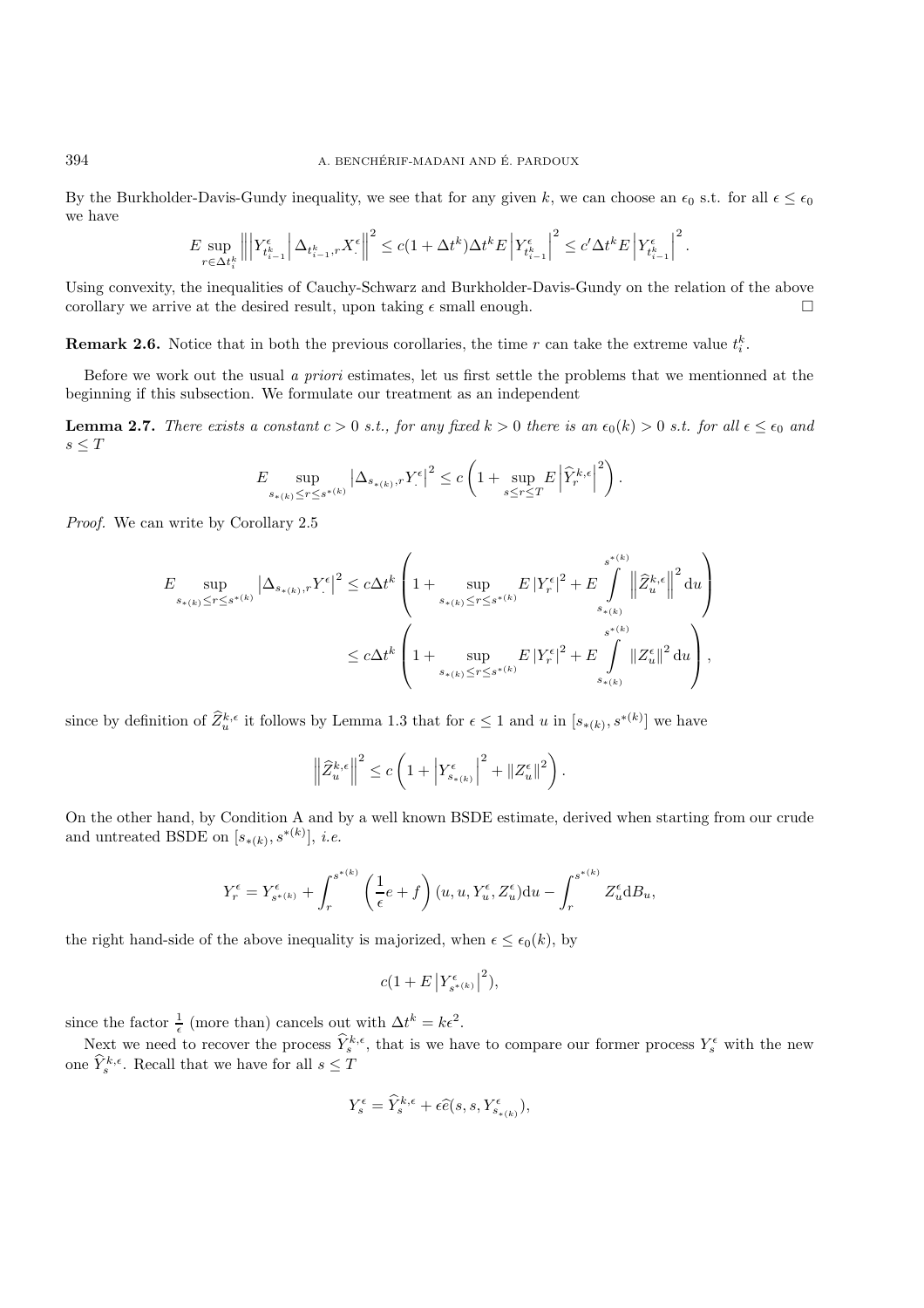so that by well known inequalities when  $\epsilon \leq 1$ 

$$
\begin{split} E\left|Y_{s}^{\epsilon}\right|^{2} &\leq c\big[E\left|\hat{Y}_{s}^{k,\epsilon}\right|^{2}+\epsilon^{2}(1+E\left|Y_{s_{\ast\left(k\right)}}^{\epsilon}\right|^{2})\big] \\ &\leq c(1+E\left|\hat{Y}_{s}^{k,\epsilon}\right|^{2}+\epsilon^{2}E\left|\Delta_{s_{\ast\left(k\right)},s^{\ast\left(k\right)}}Y_{\cdot}^{\epsilon}\right|^{2}+\epsilon^{2}E\left|Y_{s^{\ast\left(k\right)}}^{\epsilon}\right|^{2}). \end{split}
$$

We also know from the above manipulation that when  $\epsilon$  is small enough

$$
E\left|\Delta_{s_{\ast(k)},s^{\ast(k)}}Y^{\epsilon}_\cdot\right|^2\leq c(1+E\left|Y_{s^{\ast(k)}}^{\epsilon}\right|^2),
$$

so that

$$
E\left|Y_s^{\epsilon}\right|^2 \le c\left(1+E\left|\widehat{Y}_s^{k,\epsilon}\right|^2 + \epsilon^2 E\left|Y_{s^{*(k)}}^{\epsilon}\right|^2\right).
$$

Now

$$
E\left|Y_{s^{*(k)}}^{\epsilon}\right|^2 \leq \sup_{s\leq r\leq T} E\left|Y_r^{\epsilon}\right|^2,
$$

which gives for any  $s \leq T$ 

$$
(1 - c\epsilon^2) \sup_{s \le r \le T} E \left| Y_r^{\epsilon} \right|^2 \le c \left( 1 + \sup_{s \le r \le T} E \left| \widehat{Y}_r^{k,\epsilon} \right|^2 \right),\tag{2.8}
$$

when  $\epsilon \leq \epsilon_0(k)$ , which immediately implies our lemma.

**Remark 2.8.** The sharp estimate on  $E$  sup  $s_{*(k)}{\leq}r{\leq}s^{*(k)}$  $\left| \Delta_{s_{*(k)},r} Y^{\epsilon} \right|^2$  given by Corollary 2.5 is not really needed in order to prove the above lemma. A rough and well known estimate based on the untreated BSDE above is sufficient since we can control k thanks to the parameter  $\rho_1$  as announced in equation (1.10), see below.

#### 2.3.2. *A priori estimates*

We seek to establish the following relation, see *e.g.* [11],

$$
\sup_{\epsilon \le \epsilon_0} \left( E \sup_{0 \le s \le T} |Y_s^{\epsilon}|^2 + E \int_0^T \|Z_r^{\epsilon}\|^2 \, \mathrm{d}r \right) < c,\tag{2.9}
$$

for some fixed  $c > 0$  and  $\epsilon_0$ . This fundamental estimate will serve to imply that the family of processes  $(Y_s^{\epsilon}, M_s^{\epsilon})$ (see eq. (2.17) below for the definition of the martingale  $M_s^{\epsilon}$ ) is tight in the Jakubowski S-topology. We will use parameters  $\rho > 0$  which will be used as in equation (1.10).

By the Itô formula, we have for  $t\leq s\leq T$ 

$$
\left|\widehat{Y}_{s}^{k,\epsilon}\right|^{2} + \int_{s}^{T} \left\|\widehat{Z}_{r}^{k,\epsilon}\right\|^{2} dr + \sum_{t_{i}^{k} > s}^{T_{*(k)}} (\Delta \widehat{Y}_{t_{i}^{k}}^{k,\epsilon})^{2} = [g(X_{T}^{\epsilon}) - \epsilon \widehat{e}(T,T,Y_{T_{*(k)}}^{\epsilon})]^{2} + \int_{s}^{T} 2\widehat{Y}_{r}^{k,\epsilon} \widehat{U}_{r}^{k,\epsilon} dr - \int_{s}^{T} 2\widehat{Y}_{r}^{k,\epsilon} \widehat{Z}_{r}^{k,\epsilon} dB_{r} - \sum_{t_{i}^{k} > s}^{T_{*(k)}} 2\widehat{Y}_{t_{i}^{k}}^{k,\epsilon} \cdot \Delta \widehat{Y}_{t_{i}^{k}}^{k,\epsilon}, \tag{2.10}
$$

where  $\Delta \widehat{Y}_{t_i^k}^{k,\epsilon}$  stands for the jump of the process  $\widehat{Y}_s^{k,\epsilon}$  at the instant  $t_i^k$ , *i.e.* 

$$
\begin{array}{llll} \Delta \widehat{Y}_{t_{i}^{k}}^{k,\epsilon}=\widehat{Y}_{t_{i}^{k}+}^{k,\epsilon}-\widehat{Y}_{t_{i}^{k}-}^{k,\epsilon}\\ \qquad=\epsilon[\widehat{e}(t_{i}^{k},t_{i}^{k},Y_{t_{i-1}^{k}}^{\epsilon})-\widehat{e}(t_{i}^{k},t_{i}^{k},Y_{t_{i}^{k}}^{\epsilon})].\end{array}
$$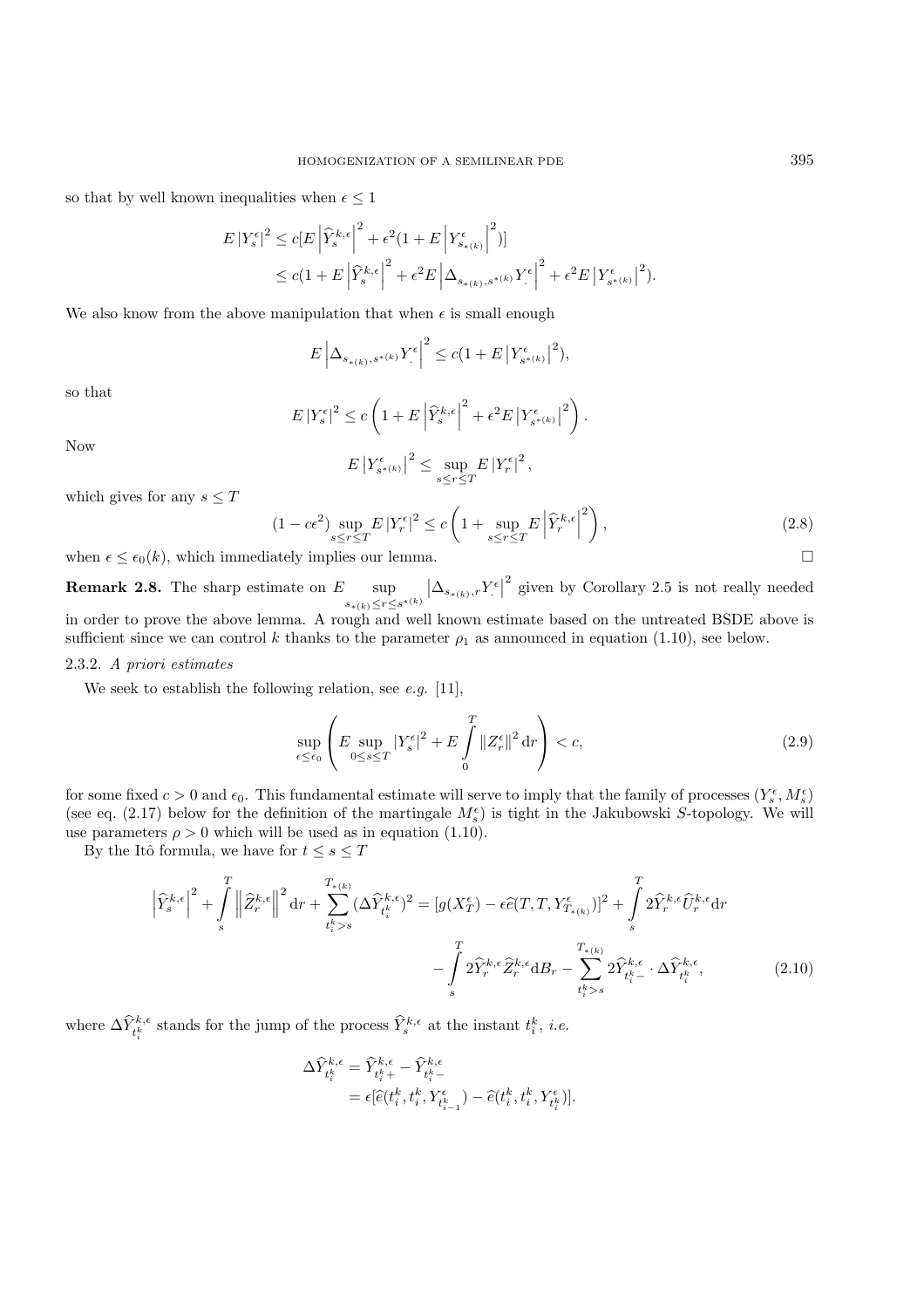Keep in mind our convention about the stars ∗ in the introduction of this section and apply the expected value operator E on both sides of the above Itô formula. Take  $\epsilon \leq 1$ , we have thanks to standard inequalities, to Lemmas 1.3 and 2.2 (it is easy to see that the expected value of the stochastic integral vanishes)

$$
\begin{split} E\left|\widehat{Y}^{k,\epsilon}_s\right|^2 + E\int\limits_s^T \left\|\widehat{Z}^{k,\epsilon}_r\right\|^2\,\mathrm{d} r + \sum\limits_{t^k_t>s}^{T_{*(k)}} E\left|\Delta\widehat{Y}^{k,\epsilon}_{t^k}\right|^2 &\leq c\bigg[1+E\left|g(X_T^\epsilon)\right|^2+\epsilon^2 E\left|\Delta_{T_{*(k)},T}Y^{\epsilon}\right|^2\\ &\qquad \qquad + \frac{1}{\rho_1^2}\int\limits_s^{{s^{*(k)}}} E\left|\widehat{Y}^{k,\epsilon}_r\right|^2\mathrm{d} r + \rho_1^2\int\limits_s^{{s^{*(k)}}} \frac{1}{\epsilon^2}E\left|Y^\epsilon_r-Y^\epsilon_{s_*(k)}\right|^2\mathrm{d} r\\ &\qquad \qquad + \rho_1^2\int\limits_s^{{s^{*(k)}}} E\left|Y^\epsilon_r\right|^2\mathrm{d} r + \rho_1^2\int\limits_s^{{s^{*(k)}}} E\left\|\widehat{Z}^{k,\epsilon}_r\right\|^2\mathrm{d} r\\ &\qquad \qquad + \frac{1}{\rho_2^2}\int\limits_{s^{*(k)}} E\left|\widehat{Y}^{k,\epsilon}_r\right|^2\mathrm{d} r + \rho_2^2\int\limits_{s^{*(k)}}^T \frac{1}{\epsilon^2}E\left|Y^\epsilon_r-Y^\epsilon_{r_*(k)}\right|^2\mathrm{d} r\\ &\qquad \qquad + \rho_2^2\int\limits_{s^{*(k)}} E\left|Y^\epsilon_r\right|^2\mathrm{d} r + \rho_2^2\int\limits_{s^{*(k)}}^T E\left\|\widehat{Z}^{k,\epsilon}_r\right\|^2\mathrm{d} r\\ &\qquad \qquad + E\left|\widehat{Y}^{k,\epsilon}_{s^{*(k)}-}\right|\left|\Delta\widehat{Y}^{k,\epsilon}_{s^{*(k)}}\right| + \sum\limits_{t^k_t>s^{*(k)}}^{T_{*(k)}} E\left|\widehat{Y}^{k,\epsilon}_{t^k-}\right|\left|\Delta\widehat{Y}^{k,\epsilon}_{t^k}\right|\bigg]. \end{split}
$$

Due to the factor  $\epsilon^2$ , the third term on the right above  $\epsilon^2 E |\Delta_{T_{*(k)},T} Y^{\epsilon}|^2$  is easily treated by Lemma 2.7, we indeed have

$$
\epsilon^2 E \left|\Delta_{T_{*(k)},T}Y^{\epsilon}_\cdot\right|^2 \leq \epsilon^2 c \left(1+\sup_{s\leq r\leq T}E\left|\widehat{Y}^{k,\epsilon}_r\right|^2\right).
$$

The fifth and seventh terms on the right hand-side above are also dealt with easily using Lemma 2.7. Next, let us write thanks to Corollary 2.5 and to the inequality (2.8)

$$
\int_{s^{*(k)}}^{T} \frac{1}{\epsilon^2} E \left| Y_r^{\epsilon} - Y_{r_{*(k)}}^{\epsilon} \right|^2 dr \leq k \sum_{t_i^k > s^{*(k)}}^{T^{*(k)}} E \sup_{r \in \Delta t_i^k} \left| \Delta_{t_{i-1}^k, r} Y_{\cdot}^{\epsilon} \right|^2
$$
\n
$$
\leq c k \left( 1 + \int_{s^{*(k)}}^{T} E \left| Y_r^{\epsilon} \right|^2 dr + \int_{s^{*(k)}}^{T} E \left\| \widehat{Z}_r^{k, \epsilon} \right\|^2 dr + \sup_{s^{*(k)} \leq r \leq T} E \left| Y_r^{\epsilon} \right|^2 \right)
$$
\n
$$
\leq c(k) \left( 1 + \sup_{s \leq r \leq T} E \left| \widehat{Y}_r^{k, \epsilon} \right|^2 + \int_{s}^{T} E \left\| \widehat{Z}_r^{k, \epsilon} \right\|^2 dr \right). \tag{2.11}
$$

It then suffices to take k,  $\rho_1$  and  $\rho_2$  s.t. the quantities  $\rho_i^2 k$ ,  $i = 1, 2$ , are small enough uniformly.

Let us now consider the contribution of the first jump term. Clearly by Lemma 1.3 we have for some  $c > 0$ , all  $\epsilon > 0$ , all  $k \ge 1$  and all jump times  $t_i^k$ 

$$
\left|\Delta \widehat{Y}_{t_i^k}^{k,\epsilon}\right| \le c\epsilon \left|\Delta_{t_{i-1}^k,t_i^k} Y_{\cdot}^{\epsilon}\right|.
$$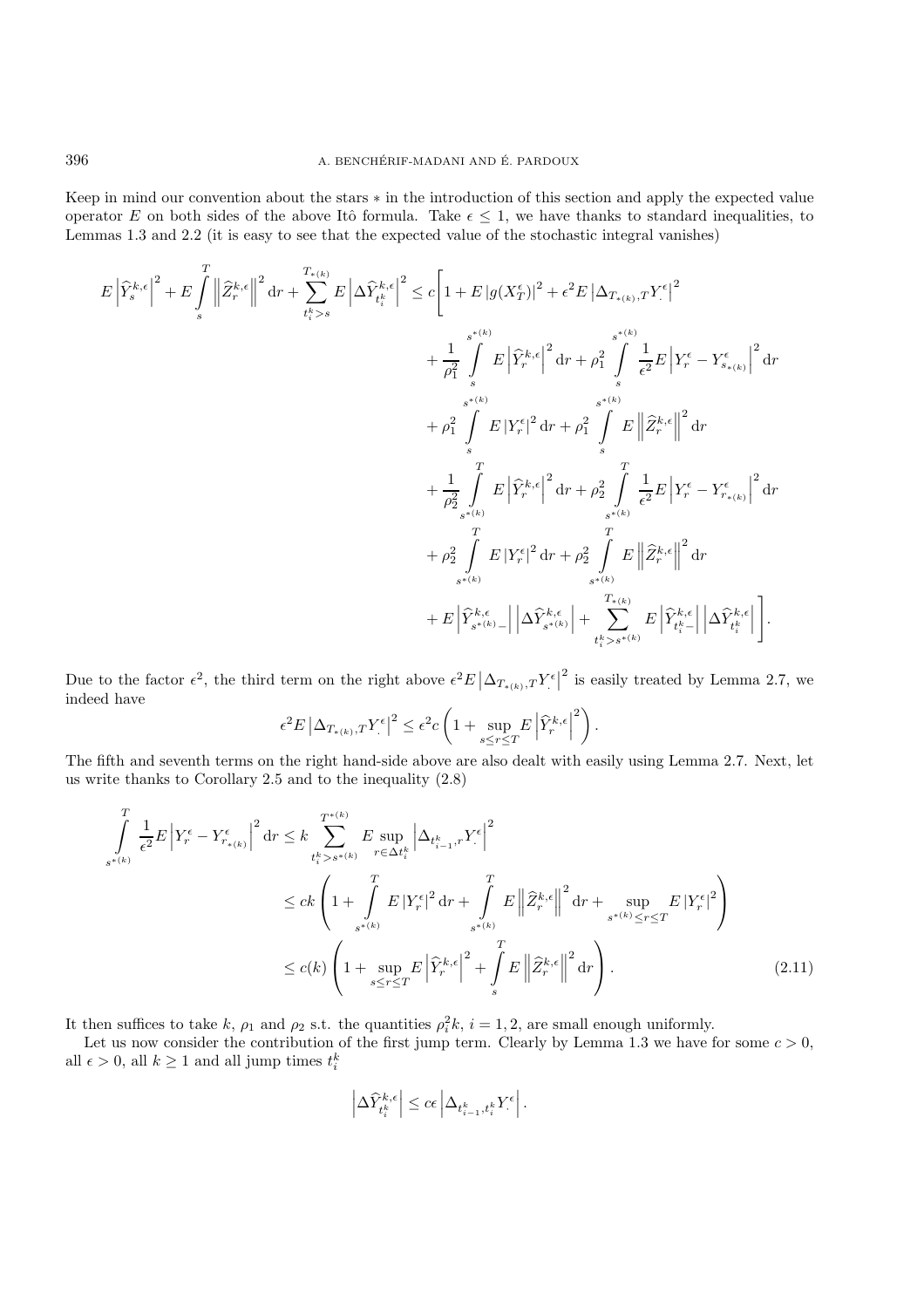There exist two constants  $c(k)$ ,  $c'(k) > 0$  and an  $\epsilon_0 > 0$  s.t. for all  $\epsilon \leq \epsilon_0$  we have by equation (1.10) and Lemma 2.7

$$
\begin{split} E\left|\widehat{Y}_{s^{*(k)}-}^{k,\epsilon}\right| \left|\Delta \widehat{Y}_{s^{*(k)}}^{k,\epsilon}\right| &\leq c\left(\epsilon E\left|\widehat{Y}_{s^{*(k)}-}^{k,\epsilon}\right|^2 + \frac{1}{\epsilon}E\left|\Delta \widehat{Y}_{s^{*(k)}}^{k,\epsilon}\right|^2\right) \\ &\leq c\epsilon\left(\sup_{s\leq r\leq T} E\left|\widehat{Y}_{r}^{k,\epsilon}\right|^2 + E\left|\Delta_{s_{*(k)},s^{*(k)}}Y^{\epsilon}\right|^2\right) \\ &\leq c + c'\epsilon\sup_{s\leq r\leq T} E\left|\widehat{Y}_{r}^{k,\epsilon}\right|^2. \end{split}
$$

Let us at last consider the remaining jump terms. We have for any number  $\nu$  in  $(0, 1)$  by our interpolation equation (1.10)

$$
\begin{split} E\sum_{t_i^k>s^{*(k)}}^{T_{*(k)}}\left|\widehat{Y}_{t_i^k-}^{k,\epsilon}\right|\left|\Delta\widehat{Y}_{t_i^k}^{k,\epsilon}\right| &\leq c\left[k^{\nu}\left(\sum_{t_i^k>s^{*(k)}}^{T_{*(k)}}\epsilon^2E\left|\widehat{Y}_{t_i^k-}^{k,\epsilon}\right|^2\right)+k^{-\nu}\left(\sum_{t_i^k>s^{*(k)}}^{T_{*(k)}}E\left|\Delta_{t_{i-1}^k,t_i^k}Y^{\epsilon}\right|^2\right)\right] \\ &\leq c\left[k^{\nu}\left(\sup_{s\leq r\leq T}E\left|\widehat{Y}_{r}^{k,\epsilon}\right|^2\sum_{t_i^k>s^{*(k)}}^{T_{*(k)}}\epsilon^2\right)+k^{-\nu}\left(\sum_{t_i^k>s^{*(k)}}^{T_{*(k)}}E\left|\Delta_{t_{i-1}^k,t_i^k}Y^{\epsilon}\right|^2\right)\right] \\ &\leq c\left(k^{\nu-1}\sup_{s\leq r\leq T}E\left|\widehat{Y}_{r}^{k,\epsilon}\right|^2+k^{-\nu}\sum_{t_i^k>s^{*(k)}}^{T_{*(k)}}E\left|\Delta_{t_{i-1}^k,t_i^k}Y^{\epsilon}\right|^2\right). \end{split}
$$

The sum on the right hand-side above is treated as in the inequality  $(2.11)$  (there is however no k in front). The remaining terms are easy.

Now, adding all these terms together, we find that for some constant  $c = c(\rho_1, \rho_2, k) > 0$ , there is an  $\epsilon_0 > 0$ s.t. for all  $\epsilon \leq \epsilon_0$  and all s in  $[0, T]$ 

$$
\sup_{s \le r \le T} E \left| \widehat{Y}_r^{k,\epsilon} \right|^2 + E \int_s^T \left\| \widehat{Z}_r^{k,\epsilon} \right\|^2 dr \le c \left( 1 + E \left| g(X_T^{\epsilon}) \right|^2 + \int_s^T \sup_{r \le u \le T} E \left| \widehat{Y}_u^{k,\epsilon} \right|^2 dr \right). \tag{2.12}
$$

We are now in the position to establish our sought-for estimate.

**Lemma 2.9.** *Under the above notations, there exists a*  $c > 0$  *which depends only on*  $d, T$  *and other absolute constants from condition A and an*  $\epsilon_0 > 0$  *s.t. when*  $\epsilon \leq \epsilon_0$ *, we have* 

$$
E\left(\sup_{0\leq s\leq T}\left|\widehat{Y}_{s}^{k,\epsilon}\right|^{2}\right)+E\int\limits_{0}^{T}\left\|\widehat{Z}_{r}^{k,\epsilon}\right\|^{2}{\rm d}r
$$

*Proof.* It follows from the fact that g is bounded and from using the Gronwall-Bellman inequality on the inequality (2.12) that the following inequality holds for some  $c > 0$ , for some fixed k, all  $\epsilon$  sufficiently small and all  $s$  in  $[0, T]$ ,

$$
\sup_{s\leq r\leq T}E\left|\widehat{Y}_{r}^{k,\epsilon}\right|^{2}+E\int\limits_{s}^{T}\left\|\widehat{Z}_{r}^{k,\epsilon}\right\|^{2}{\rm d}r\leq c.
$$

A further application of the Burkholder-Davis-Gundy inequality on the Itô formula (2.10) above gives the result.  $\square$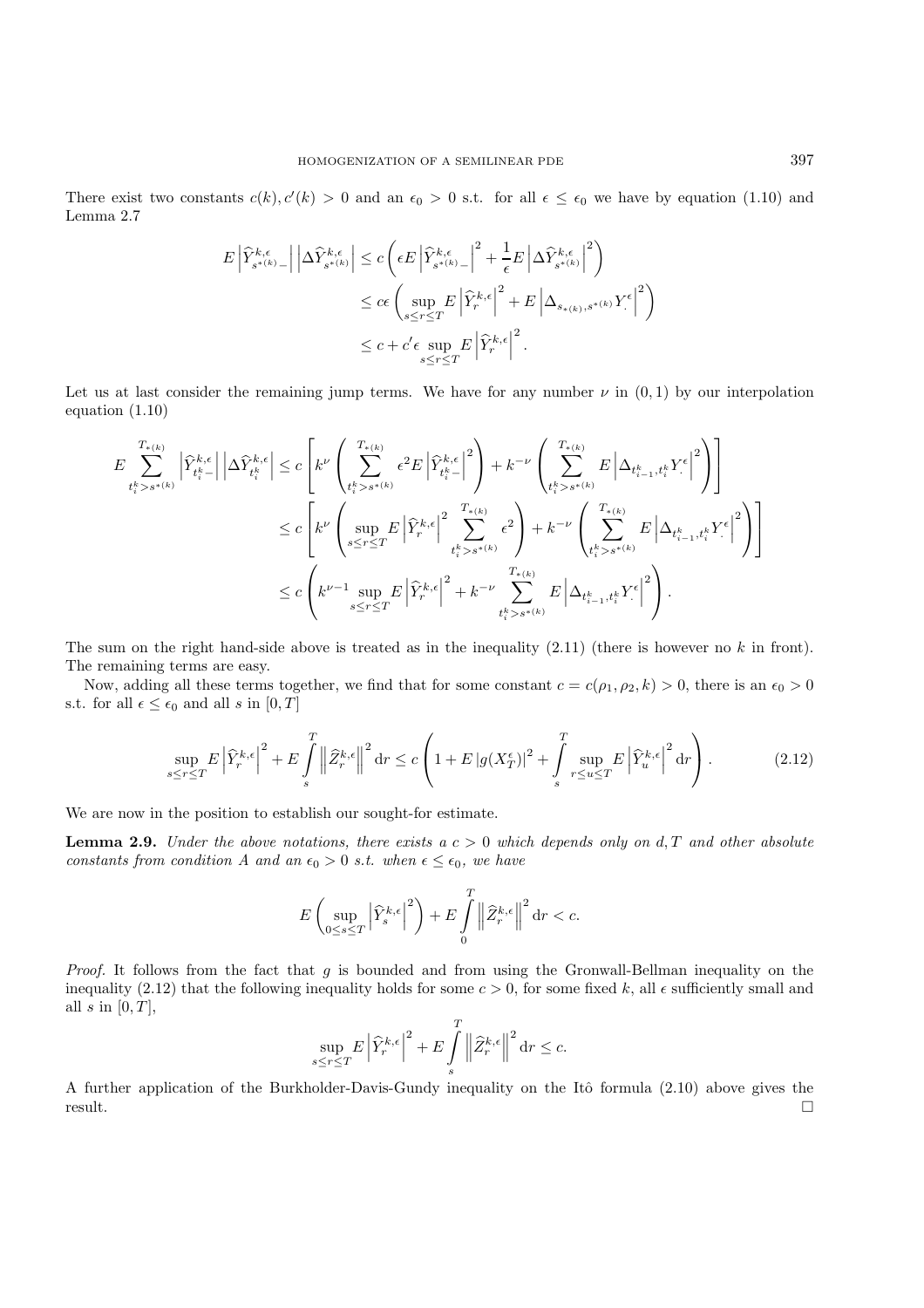Now we go back to our original process  $Y^{\epsilon}$ . We can state the

**Corollary 2.10.** *Under the above notations, there exists a*  $c > 0$  *which depends only on*  $d, T$  *and other absolute constants from condition A and an*  $\epsilon_0 > 0$  *s.t. when*  $\epsilon \leq \epsilon_0$ *, we have* 

$$
\sup_{\epsilon\leq\epsilon_0}\left(E\sup_{0\leq s\leq T}\left|Y_{s}^{\epsilon}\right|^{2}+E\int\limits_{0}^{T}\left\|Z_{r}^{\epsilon}\right\|^{2}{\rm d}r\right)
$$

*Proof.* Let us just remark that the use of Lemmas 1.3, 2.2 and the relation (2.8) in the above bounds yields that there exists a  $c > 0$  s.t. for all  $\epsilon$  sufficiently small, we have

$$
E\left(\sup_{0\leq s\leq T}|Y_s^{\epsilon}|^2\right) + E\int\limits_0^T \|Z_r^{\epsilon}\|^2 \, \mathrm{d}r < c(k). \tag{2.13}
$$

In particular from the estimate

$$
\sup_{0\leq s\leq T} E\left(\left|Y_s^{\epsilon,0,x_0}\right|^2\right) < c(k),
$$

we deduce thanks to the fact that  $Y_0^{\epsilon,0,x_0}$  is deterministic, to the fact that g is bounded and from Theorems 3.1 and 3.2 (existence and uniqueness results which imply the Markovian character of the process  $Y_s^{\epsilon}$  for any  $\epsilon > 0$ ) of Delarue<sup>[7]</sup> that there exists a constant  $c_y$ , which depends only on  $d, T$  and other absolute constants that appear in Condition A, s.t. for any  $\epsilon \leq 1$ 

$$
P\left(\sup_{0\leq s\leq T}|Y_s^{\epsilon}| \leq c_y\right) = 1,\tag{2.14}
$$

and consequently we also have by Lemma 1.3, for some constant  $\hat{c}_y$  and  $\epsilon \leq 1$ 

$$
P\left(\sup_{0\leq s\leq T} \left|\widehat{Y}_s^{k,\epsilon}\right| \leq \widehat{c}_y\right) = 1. \tag{2.15}
$$

We can also deduce the following from our fundamental estimate above,

**Lemma 2.11.** *There exists a constant*  $c_z$  *s.t. for all*  $\epsilon$  *sufficiently small* 

$$
E\left(\int\limits_{0}^{T}\|Z_{r}^{\epsilon}\|^{2} \,\mathrm{d}r\right)^{2} < c_{z}.
$$

*Proof.* The first step consists in writing thanks to the Itô formula  $(2.10)$  the inequality

$$
E\left(\sup_{0\leq s\leq T}\left|\widehat{Y}_{s}^{k,\epsilon}\right|^{4}\right)+E\left(\int\limits_{0}^{T}\left\|\widehat{Z}_{r}^{k,\epsilon}\right\|^{2}{\rm d}r\right)^{2}\leq c\left[E\left|g(X_{T}^{\epsilon})-\epsilon\widehat{e}(T,T,Y_{T_{\ast\left(k\right)}}^{\epsilon})\right|^{4}+E\left|\int\limits_{0}^{T}\widehat{Y}_{r}^{k,\epsilon}\widehat{U}_{r}^{k,\epsilon}{\rm d}r\right|^{2}\right.\\\left.\left.+E\left(\sup_{0\leq s\leq T}\left|\widehat{Y}_{s}^{k,\epsilon}\right|^{2}\int\limits_{0}^{T}\left\|\widehat{Z}_{r}^{k,\epsilon}\right\|^{2}{\rm d}r\right)+E\left|\sum_{t_{i}^{k}>0}^{T_{\ast\left(k\right)}}\widehat{Y}_{t_{i}^{k}}^{k,\epsilon}\cdot\Delta\widehat{Y}_{t_{i}^{k}}^{k,\epsilon}\right|^{2}\right].
$$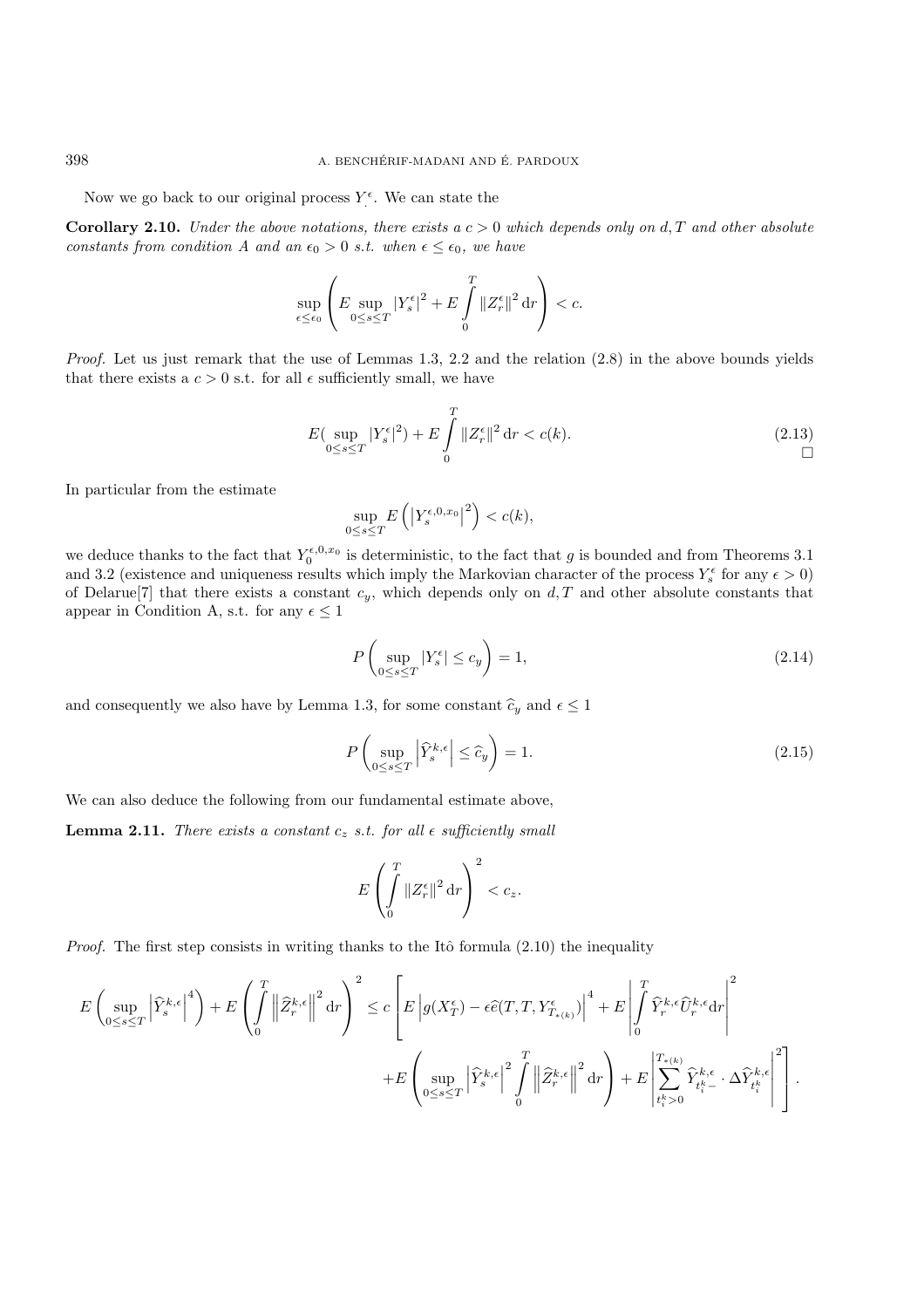Using the above computations and the equality  $(2.15)$  we can show that for some absolute constant  $c_z$ , only depending on absolute constants from Condition A, we have for all  $0 < \epsilon < 1$ ,

$$
E\left(\int\limits_{0}^{T}\|Z_{r}^{\epsilon}\|^{2} \,\mathrm{d} r\right)^{2} < c_{z}.\tag{}
$$

Recall again that the backward process is given by

$$
Y_s^{\epsilon} = g(X_T^{\epsilon}) + \int_s^T \left(\frac{1}{\epsilon}e + f\right) \left(\frac{X_r^{\epsilon}}{\epsilon}, X_r^{\epsilon}, Y_r^{\epsilon}, Z_r^{\epsilon}\right) dr - \int_s^T Z_r^{\epsilon} dB_r.
$$

Let us now set

$$
\widehat{Y}^{\epsilon}_s = Y^{\epsilon}_s - \epsilon \widehat{e} \left( \frac{X^{\epsilon}_s}{\epsilon}, X^{\epsilon}_s, Y^{\epsilon}_s \right),
$$

and write thanks again to the Itô formula

$$
\widehat{Y}_{s}^{\epsilon} = \widehat{Y}_{T}^{\epsilon} + \int_{s}^{T} \left\{ (\partial_{x^{1}} \widehat{e}b' + \partial_{x^{2}} \widehat{e}b - \partial_{y} \widehat{e}e + \text{Tr} \partial_{x^{1}x^{2}}^{2} \widehat{e}a + \partial_{x^{1}} \widehat{e}a \partial_{x^{1}y}^{2} \widehat{e} \right. \\
\left. + f \right) (r, r, Y_{r}^{\epsilon}, \widetilde{Z}_{r}^{\epsilon} + \partial_{x^{1}} \widehat{e}\sigma) + \epsilon \left[ \partial_{x^{2}} \widehat{e}b'(r, r, Y_{r}^{\epsilon}) - \partial_{y} \widehat{e}f(r, r, Y_{r}^{\epsilon}, Z_{r}^{\epsilon}) \right. \\
\left. + \partial_{x^{2}} \widehat{e}a \partial_{x^{1}y}^{2} \widehat{e}(r, r, Y_{r}^{\epsilon}) + \partial_{y} \widehat{e}(r, r, Y_{r}^{\epsilon}) Z_{r}^{\epsilon} \sigma^{*} \partial_{x^{1}y}^{2} \widehat{e}(r, r, Y_{r}^{\epsilon}) \right. \\
\left. + \frac{1}{2} \text{Tr} \partial_{x^{2}}^{2} \widehat{e}a(r, r, Y_{r}^{\epsilon}) + \partial_{x^{2}y}^{2} \widehat{e}\sigma(r, r, Y_{r}^{\epsilon}) Z_{r}^{\epsilon} + \frac{1}{2} \partial_{y}^{2} \widehat{e}(r, r, Y_{r}^{\epsilon}) ||Z_{r}^{\epsilon}||^{2} \right] \right\} dr \\
\left. - \int_{s}^{T} \left\{ \widetilde{Z}_{r}^{\epsilon} - \epsilon [\partial_{x^{2}} \widehat{e}\sigma(r, r, Y_{r}^{\epsilon}) + \partial_{y} \widehat{e}(r, r, Y_{r}^{\epsilon}) Z_{r}^{\epsilon}] \right\} d\widetilde{B}_{r}, \tag{2.16}
$$

where

$$
\widetilde{B}_r = B_r - \int_0^r \sigma^* \partial_{x^1 y}^2 \widehat{e}(u, u, Y_u^{\epsilon}) \mathrm{d}u,
$$
  

$$
\widetilde{Z}_r^{\epsilon} = Z_r^{\epsilon} - (\partial_{x^1} \widehat{e}\sigma)(r, r, Y_r^{\epsilon}).
$$

We define thanks to a Girsanov's transform a new probability measure  $\tilde{P}$  s.t. under  $\tilde{P}$  the process  $\tilde{B}_r$  is a Brownian motion. Define also the martingale

$$
M_s^{\epsilon} = -\int_0^s \widetilde{Z}_r^{\epsilon} d\widetilde{B}_r. \tag{2.17}
$$

Note that from the equality (2.14)

$$
\widetilde{P}(\sup_{0 \le s \le T} |Y_s^{\epsilon}| \le c_y) = 1. \tag{2.18}
$$

We are now in the position to state the

**Corollary 2.12.** The family of processes  $(Y^{\epsilon}, M^{\epsilon})$  in  $[0, T]$  indexed by  $\epsilon$  is  $\tilde{P}$ -tight in the Jakubowski S topology. *Proof.* The following criterion ensures tightness in the Jakubowski S-topology for a càdlàg family of processes  $y_s^{\epsilon}$ 

$$
\sup_{\epsilon \le \epsilon_0} \sup_{s \le T} \widetilde{E} |y_s^{\epsilon}| + CV(T)| < \infty,\tag{2.19}
$$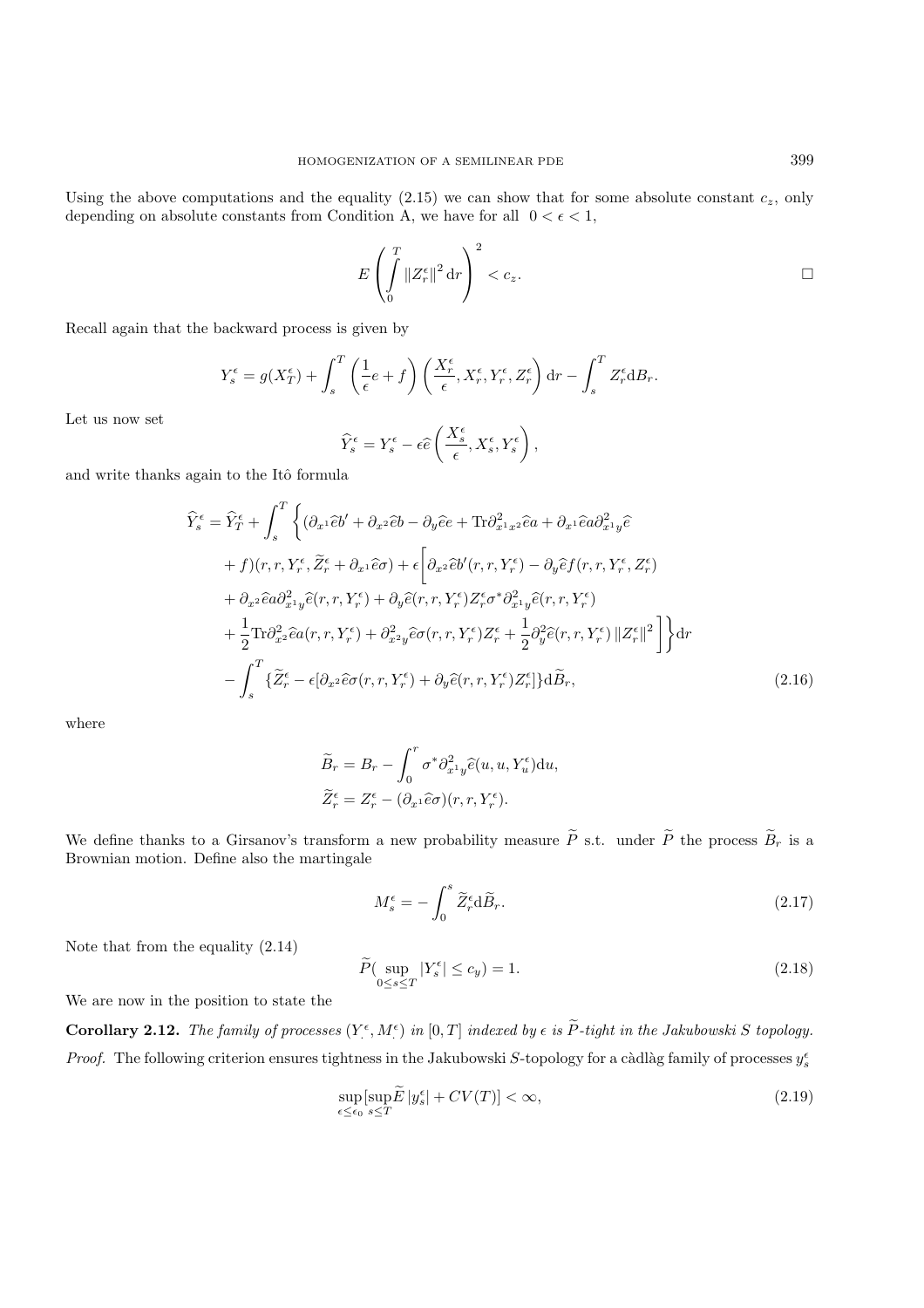where  $CV(T)$  stands for the conditional variation

$$
CV(T) = \sup \left\{ \widetilde{E} \sum_{i} \left| \widetilde{E}(\Delta_{t_{i-1}, t_i} y_{\cdot}^{\epsilon} | \mathcal{F}_{t_{i-1}}) \right| \right\},\,
$$

where the supremum is taken over all finite partitions of the interval  $[0, T]$ . We first show that the process  $y_s^{\epsilon} = \hat{Y}_s^{\epsilon}$  is P-tight. Since  $\epsilon \hat{e}(\frac{X_s^{\epsilon}}{\epsilon}, X_s^{\epsilon}, Y_s^{\epsilon})$  converges to zero (in sup-norm) a.s. by the relation (2.18), tightness for the process  $Y_s^{\epsilon}$  itself follows from that of  $\hat{Y}_s^{\epsilon}$ . The tightness for the martingale  $M_s^{\epsilon}$  is clearly established in the same way. Let  $t_i$  be any partition of  $[0, T]$ . From Lemmas 1.3, 2.11, 1.2 and from the relations (2.13) and (2.18) the first term on the left hand-side of the formula (2.19) is easily dealt with. It remains only to note that by the elementary properties of the conditional expectation we have

$$
\widetilde{E}\sum_{i}\left|\widetilde{E}(\Delta_{t_{i-1},t_i}y^{\epsilon}\mid\mathcal{F}_{t_i})\right| \leq c\widetilde{E}\sum_{i}\int_{t_{i-1}}^{t_i} (1+|Y^{\epsilon}_{r}|+||Z^{\epsilon}_{r}||+\epsilon||Z^{\epsilon}_{r}||^{2})\mathrm{d}r
$$

$$
\leq c\widetilde{E}\int_{0}^{T} (1+||Z^{\epsilon}_{r}||+\epsilon||Z^{\epsilon}_{r}||^{2})\mathrm{d}r.
$$

Our corollary follows immediately from Lemma 1.2, Corollary 2.10, Lemma 2.11 and the Cauchy-Schwarz inequality.  $\Box$ 

**Remark 2.13.** Note that once an appropriate k is chosen it is kept fixed and that  $c(k) \to \infty$  as  $k \to \infty$ . It is also important to notice that the constant on the right-hand side of the inequality (2.13) depends only on absolute constants from Condition A and on bounds on  $E[g(X_T^{\epsilon})]^2$ .

3. THE CONVERGENCE 
$$
u^{\epsilon}(t, x) \rightarrow u(t, x)
$$

Fix  $0 \le t \le T$  and x in  $R^d$ . All our processes below are running on the time interval  $[t, T]$  and  $X_s^{\epsilon}$  starts from x, but most of the time we omit these superscripts. Recall that the backward process is given by

$$
Y_s^{\epsilon} = g(X_T^{\epsilon}) + \int_s^T \left(\frac{1}{\epsilon}e + f\right)(r, r, Y_r^{\epsilon}, Z_r^{\epsilon})dr - \int_s^T Z_r^{\epsilon} dB_r.
$$

Let us now rewrite the formula (2.16),

$$
Y_s^{\epsilon} = g(X_T^{\epsilon}) + \int_s^T (\partial_{x^1} \hat{e}b' + \partial_{x^2} \hat{e}b - \partial_y \hat{e}e + \text{Tr}\partial_{x^1 x^2}^2 \hat{e}a + \partial_{x^1} \hat{e}a \partial_{x^1 y}^2 \hat{e} + f)(r, r, Y_r^{\epsilon}, \widetilde{Z}_r^{\epsilon} + \partial_{x^1} \hat{e}c) dr - \int_s^T \widetilde{Z}_r^{\epsilon} d\widetilde{B}_r + \rho_s^{\epsilon},
$$

where it is recalled that

$$
\widetilde{B}_r = B_r - \int_0^r \sigma^* \partial_{x^1 y}^2 \widehat{e}(u, u, Y_u^{\epsilon}) \mathrm{d}u,
$$
  

$$
\widetilde{Z}_r^{\epsilon} = Z_r^{\epsilon} - (\partial_{x^1} \widehat{e}\sigma)(r, r, Y_r^{\epsilon}),
$$

and

$$
\rho_s^{\epsilon} = \rho_{1,s}^{\epsilon} + \rho_{2,s}^{\epsilon},\tag{3.1}
$$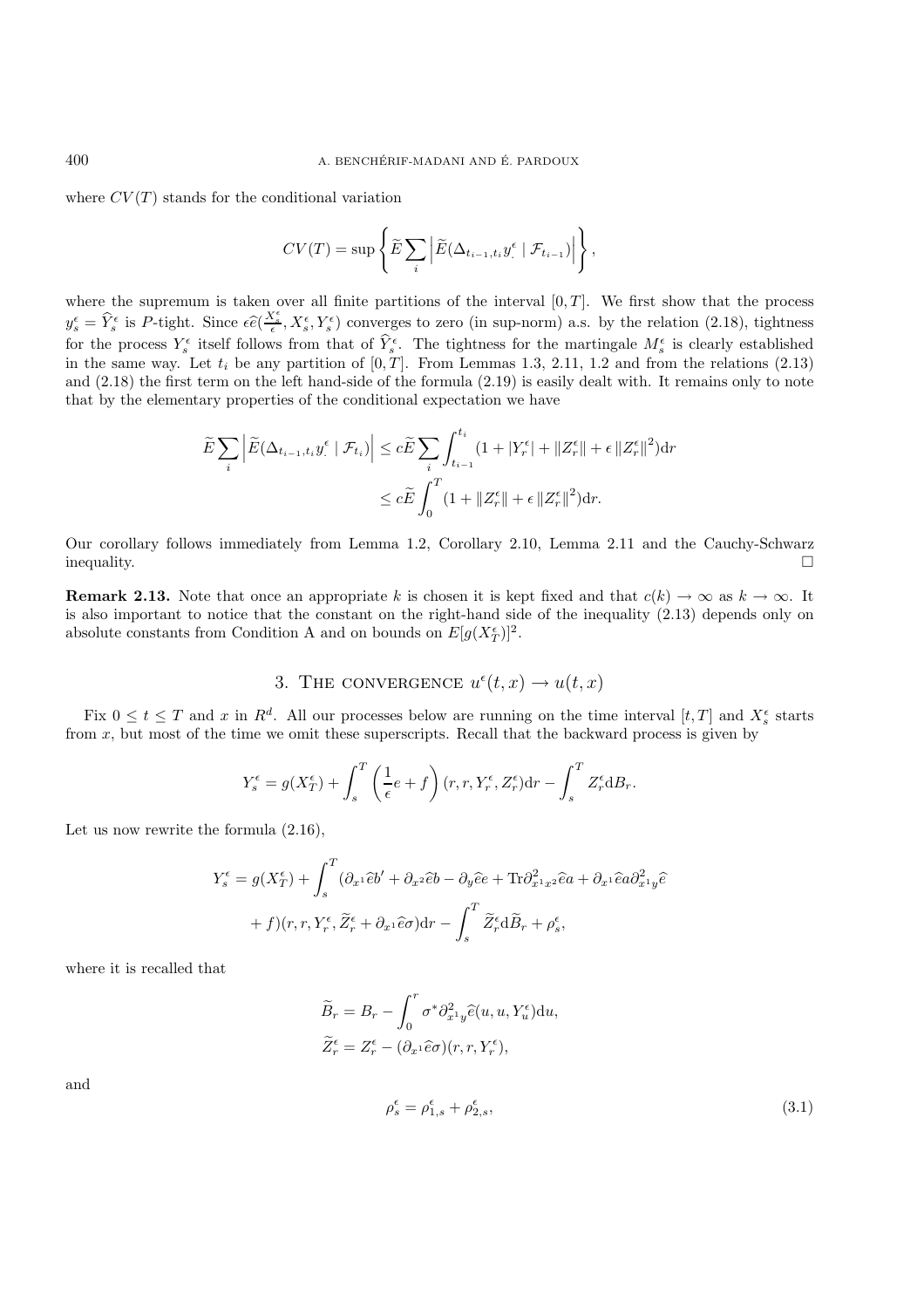where

$$
\rho_{1,s}^{\epsilon} = \epsilon \int_{s}^{T} \left[ \partial_{x^2} \hat{e} b'(r, r, Y_r^{\epsilon}) - \partial_{y} \hat{e} f(r, r, Y_r^{\epsilon}, Z_r^{\epsilon}) + \partial_{x^2} \hat{e} a \partial_{x^1 y}^2 \hat{e}(r, r, Y_r^{\epsilon}) \right. \\
\left. + \partial_{y} \hat{e}(r, r, Y_r^{\epsilon}) Z_r^{\epsilon} \sigma^* \partial_{x^1 y}^2 \hat{e}(r, r, Y_r^{\epsilon}) \right. \\
\left. + \frac{1}{2} \text{Tr} \partial_{x^2}^2 \hat{e} a(r, r, Y_r^{\epsilon}) + \partial_{x^2 y}^2 \hat{e} \sigma(r, r, Y_r^{\epsilon}) Z_r^{\epsilon} + \frac{1}{2} \partial_{y}^2 \hat{e}(r, r, Y_r^{\epsilon}) ||Z_r^{\epsilon}||^2 \right] dr \\
+ \epsilon \int_{s}^{T} \left[ \partial_{x^2} \hat{e} \sigma(r, r, Y_r^{\epsilon}) + \partial_{y} \hat{e}(r, r, Y_r^{\epsilon}) Z_r^{\epsilon} \right] d\tilde{B}_r,
$$

and

 $\rho_{2,s}^{\epsilon} = \epsilon [\widehat{e}(s,s,Y_s^{\epsilon}) - \widehat{e}(T,T,Y_T^{\epsilon})].$ 

The change of measure from P to P we made while studying tightness has also consequences on the forward process. That is, the processes  $\overline{X}_s^{\epsilon}$  and  $R_s^{\epsilon}$  defined in (2.2) undergo changes similar to those in  $Y_s^{\$ only notice that

$$
\overline{X}_s^{\epsilon} = x + \int_t^s (F' + G\sigma^* \partial_{x^1 y}^2 \widehat{e}) \left( \frac{X_r^{\epsilon}}{\epsilon}, X_r^{\epsilon}, Y_r^{\epsilon} \right) dr + \int_t^s G\left( \frac{X_r^{\epsilon}}{\epsilon}, X_r^{\epsilon} \right) d\widetilde{B}_r.
$$

Define in this respect

$$
F = F' + G\sigma^* \partial_{x^1 y}^2 \hat{e},
$$
  
\n
$$
\Lambda = GG^*.
$$
\n(3.2)

Recall also that we proved in the previous section while studying tightness that there exists a constant  $c_y$ , which depends only on d, T and other absolute constants that appear in Condition A, and an  $\epsilon_0 > 0$  s.t. for any  $\epsilon \leq \epsilon_0$ 

$$
P(\sup_{0\leq s\leq T}|Y_s^{\epsilon}| \leq c_y)=1.
$$

Concerning the  $Z^{\epsilon}$  process, we will also need an eighth power in what follows.

**Lemma 3.1.** *There exists an*  $\epsilon_0 > 0$  *and a constant*  $c_z$  *s.t. for all*  $0 < \epsilon \leq \epsilon_0$ 

$$
E\left[\left(\int\limits_0^T \|Z_r^\epsilon\|^2\,\mathrm{d} r\right)^4\right] < c_z.
$$

*Proof.* It suffices to take the fourth power in equation (2.10) and to use the estimate of Lemma 2.11 together with that of equation (2.15).  $\Box$ 

The two latter facts together with the relation (2.3) yield, thanks to uniform integrability and to the boundedness of the integrands, the

**Corollary 3.2.** For each  $(t, x)$  in  $[0, T] \times R^d$ , the following convergences

$$
\sup_{s\leq T} \|R_s^{\epsilon}\| \to 0
$$

*and*

$$
\sup_{s\leq T}|\rho_s^\epsilon|\to 0,
$$

*hold in*  $L^2(\widetilde{P})$  *as*  $\epsilon \to 0$ *.*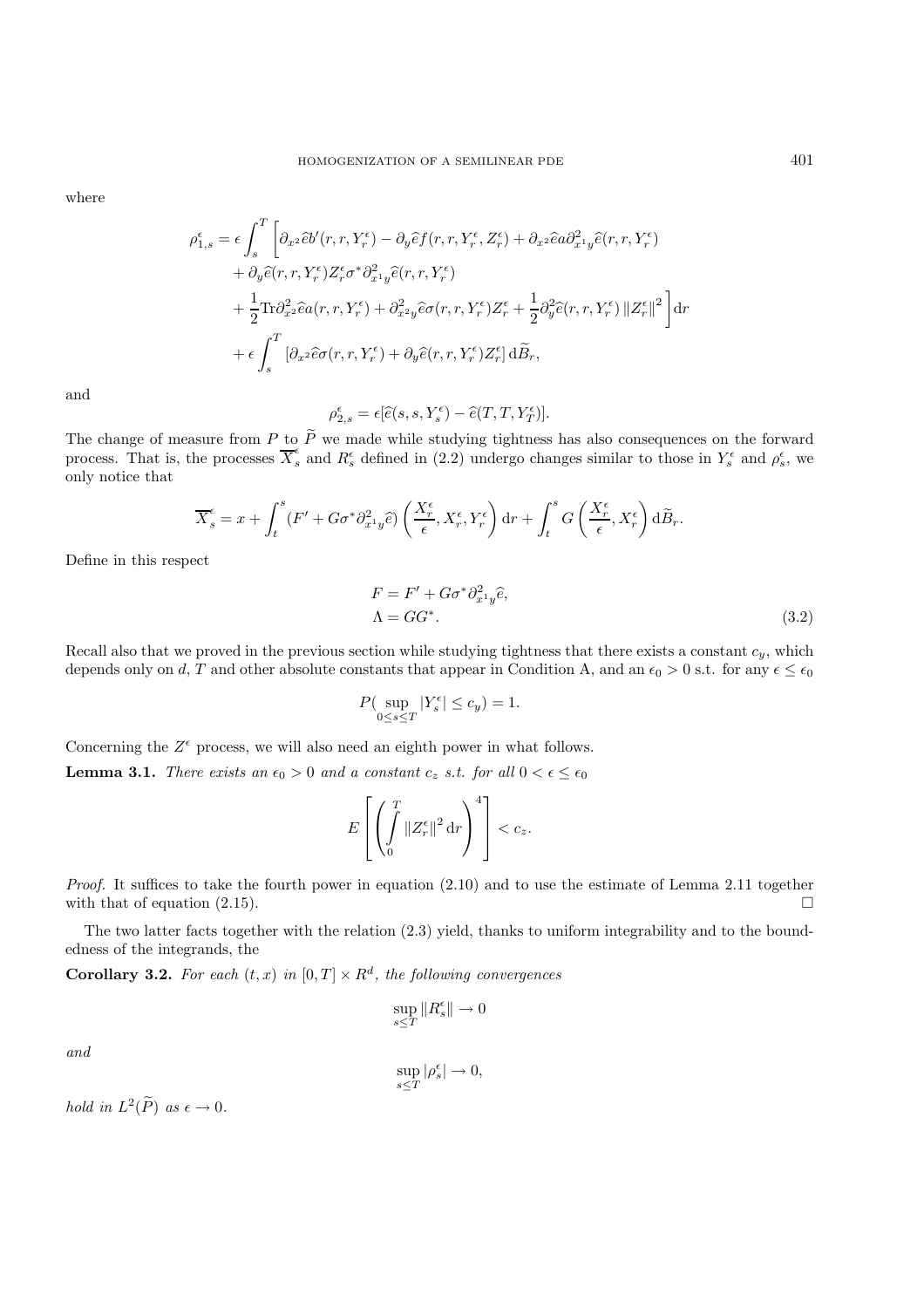By the above considerations and by Lemma 1.2, the sequence of processes  $(X^{\epsilon}, Y^{\epsilon}, M^{\epsilon})$  is  $\widetilde{P}$ -tight in  $\mathcal{C}([0,T]) \times (\mathcal{D}[0,T])^2$  where the first space is equipped with the sup-norm and the two other factors with the Jakubowski S-topoloy.

The main nonlinear coefficient in the backward process is given by

$$
U(x^1, x^2, y, z) = (\partial_{x^1}\hat{e}b' + \partial_{x^2}\hat{e}b - \partial_y\hat{e}e + \text{Tr}\partial_{x^1x^2}^2\hat{e}a + \partial_{x^1}\hat{e}a\partial_{x^1y}^2\hat{e} + f)(x^1, x^2, y, z + \partial_{x^1}\hat{e}\sigma),
$$

and therefore the process  $Y_s^{\epsilon}$  has the same asymptotic behaviour as the process

$$
\overline{Y}_s^\epsilon = g(X_T^\epsilon) + \int_s^T U\left(\frac{X_r^\epsilon}{\epsilon},X_r^\epsilon,Y_r^\epsilon,\widetilde{Z}_r^\epsilon\right) \mathrm{d} r - \int_s^T \widetilde{Z}_r^\epsilon \mathrm{d} \widetilde{B}_r.
$$

Note that we have

$$
U(x1, x2, y, z) = U1(x1, x2, y) + U2(x1, x2, y, z)
$$
 (3.3)  
where  $U1$  is the part of U that does not depend on z and

$$
U_2(x^1, x^2, y, z) = f(x^1, x^2, y, z + \partial_{x^1} \widehat{e} \sigma(x^1, x^2, y)).
$$

Define also the martingale

$$
M_s^{\epsilon} = -\int_0^s \widetilde{Z}_r^{\epsilon} d\widetilde{B}_r. \tag{3.4}
$$

Since the gradient  $\nabla u^{\epsilon}(t, x)$  is not sufficiently well behaved as  $\epsilon \to 0$ , we are not going to identify the limit points of the family  $(X^{\epsilon}, Y^{\epsilon}, M^{\epsilon})$  by the usual weak-limit methods, instead we only prove that  $u^{\epsilon}(t, x) \to u(t, x)$ . Let us homogenize our coefficients to see the limit operator

$$
\overline{F}(x^2, y) = \int_{\mathbb{T}^d} F(x^1, x^2, y) \mu(\mathrm{d}x^1, x^2),
$$
\n
$$
\overline{\Lambda}(x^2) = \int_{\mathbb{T}^d} \Lambda(x^1, x^2) \mu(\mathrm{d}x^1, x^2),
$$
\n
$$
\overline{U}(x^2, y, z) = \int_{\mathbb{T}^d} U[x^1, x^2, y, zG(x^1, x^2) + \partial_{x^1} \widehat{e}\sigma(x^1, x^2, y)] \mu(\mathrm{d}x^1, x^2).
$$
\n(3.5)

Consider now the non-linear parabolic PDE

$$
\begin{cases} \partial_t u(t,x) + \Gamma(x, u(t,x), \nabla u(t,x), \partial^2 u(t,x)) = 0, \\ u(T,x) = g(x), \end{cases}
$$
\n(3.6)

where

$$
\Gamma(x, u(t, x), \nabla u(t, x), \partial^2 u(t, x)) = \overline{L}u(t, x) + \overline{U}(x, u(t, x), \nabla u(t, x)),
$$

in which

$$
\overline{L}(x,.) = \frac{1}{2} \sum_{i,j=1}^{d} \overline{\Lambda}_{ij}(x) \partial_{x_i x_j}^2(.) + \sum_{i=1}^{d} \overline{F}_i(x,.) \partial_{x_i}(.),
$$
\n(3.7)

and  $\overline{U}$  is given by (3.5). The fact that our limit PDE is strongly non degenerate, *i.e.* 

$$
(\overline{\Lambda}(x)\xi,\xi) \ge \overline{\lambda} \left\| \xi \right\|^2,
$$

for some  $\overline{\lambda} > 0$  and all  $(\xi, x)$  in  $R^{2d}$ , follows easily from the relations (3.5) and from the well known bounds on the density  $p_{\infty}(x^1, x^2)$  of the invariant measure which are uniform in the variables  $(x^1, x^2)$ . It also follows from Condition A and Lemma 1.3 that the nonlinear coefficient

$$
\Gamma'(x, y, z) = (\overline{F}(x, y), z) + \overline{U}(x, y, z),
$$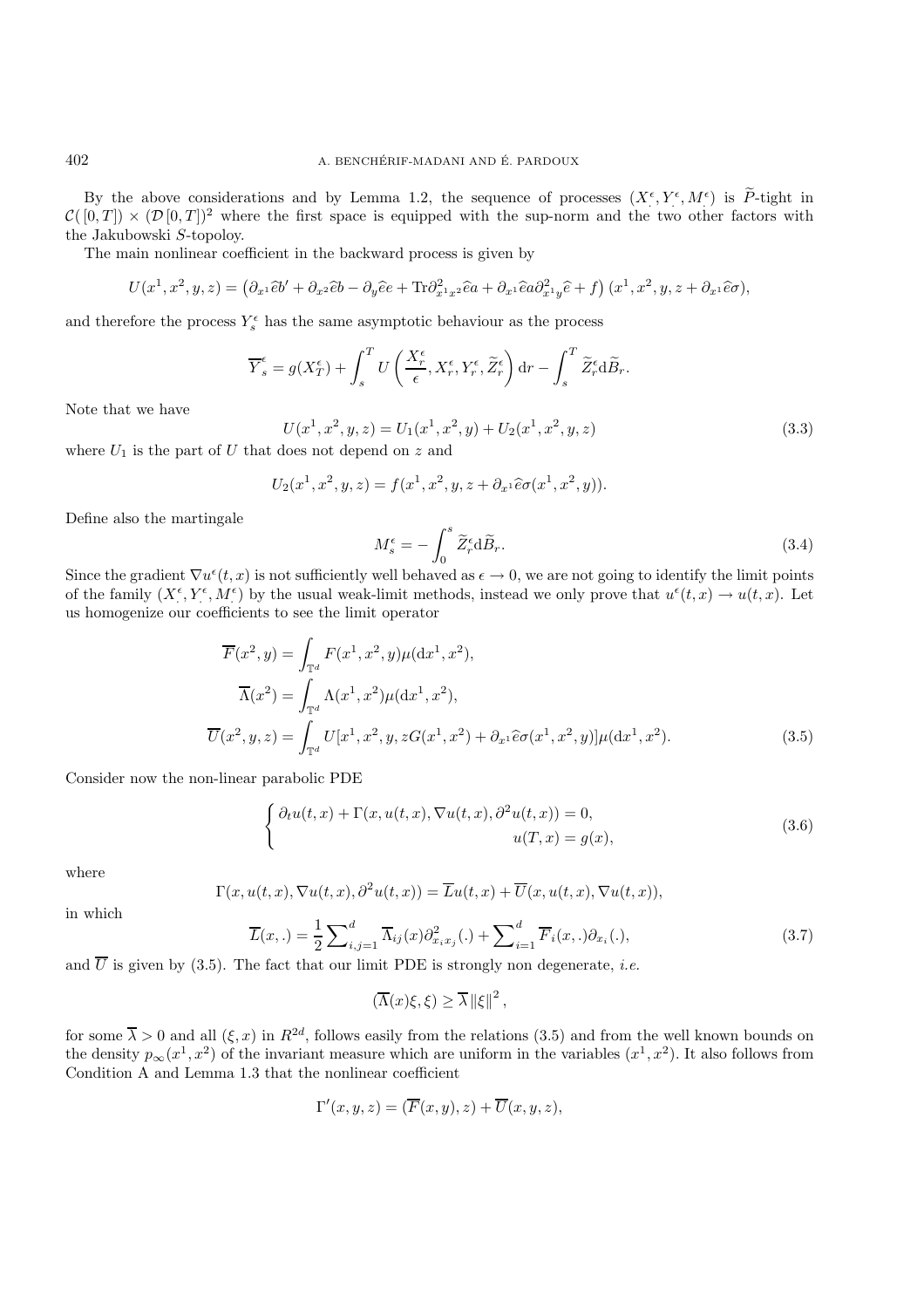is locally Lipschitz continuous with

$$
\|\partial_x \Gamma'(x, y, z)\| \le c(1 + |y| + \|z\|),
$$
  
\n
$$
|\partial_y \Gamma'(x, y, z)| \le c,
$$
  
\n
$$
\|\partial_z \Gamma'(x, y, z)\| \le c,
$$

for some constant c and all  $(x, y, z)$  in  $R^{2d+1}$ . Theorem 6.1 of [7] implies that the semi-linear PDE (3.6) has a unique bounded continuous viscosity solution  $u(t, x)$  in  $\mathcal{C}^{1,2}([0, T] \times R^d, R) \cap \mathcal{C}([0, T] \times R^d, R)$  s.t.

$$
|u(t_1, x_1) - u(t_2, x_2)| \le c(|t_2 - t_1|^{1/2} + ||x_2 - x_1||);
$$
\n(3.8)

while the gradient  $\nabla u(s, x)$  is  $\beta$ -Holder continuous, for some  $\beta \in (0, 1]$ , in  $[t, T - \delta] \times R^d$  for any  $\delta \in (0, T - t)$ . We need however more regularity in what follows.

## 3.1. **Smoothing of some coefficients**

We shall now regularize the functions g and  $\overline{U}_2$  (recall that  $\overline{U}_2$  is defined in (3.3) and (3.5)) in such a way that the solution of the PDE

$$
\begin{cases} \partial_t \overline{u}^{\epsilon}(t,x) + \Gamma^{\epsilon}(x, \overline{u}^{\epsilon}(t,x), \nabla \overline{u}^{\epsilon}(t,x), \partial^2 \overline{u}^{\epsilon}(t,x)) = 0, \\ \overline{u}^{\epsilon}(T,x) = g^{\epsilon}(x), \end{cases}
$$
(3.9)

with

$$
\Gamma^{\epsilon}(x,\overline{u}^{\epsilon}(t,x),\nabla\overline{u}^{\epsilon}(t,x),\partial^{2}\overline{u}^{\epsilon}(t,x))=\overline{L}\overline{u}^{\epsilon}(t,x)+\overline{U}_{1}(x,\overline{u}^{\epsilon}(t,x))+\overline{U}_{2}^{\epsilon}(x,\overline{u}^{\epsilon}(t,x),\nabla\overline{u}^{\epsilon}(t,x)),
$$

has a bounded Hessian matrix.

In order to explain this smoothing which depends on  $\epsilon$  itself, let  $\theta_1(\epsilon)$  and  $\theta_2(\epsilon)$  be two positive functions of  $\epsilon > 0$  that tend to zero as  $\epsilon \to 0$ . They will be fixed below. Now consider the regularized coefficients

$$
g^{\epsilon}(x) = \theta_1^{-d} \int_{R^d} g(x - x') \varphi\left(\frac{x'}{\theta_1}\right) dx'
$$

$$
\overline{U}_2^{\epsilon}(x, y, z) = \theta_2^{-(2d+1)} \int_{R^{2d+1}} \overline{U}_2(x - x', y - y', z - z') \varphi\left(\frac{x'}{\theta_2}, \frac{y'}{\theta_2}, \frac{z'}{\theta_2}\right) dx' dy' dz',
$$

where the mollifier  $\varphi$  is a smooth function with compact support in  $R^{2d+1}$ . These regularized functions  $\overline{U}_2^{\epsilon}$  and  $g^{\epsilon}$  remain (locally) Lipschitz with their former constants. It follows from [8] p. 2322 that the solution  $\overline{u}^{\epsilon}(t, x)$ of the Cauchy problem (3.9) satisfies for some constants  $c_{\nabla} > 0$ ,  $M(\epsilon) > 0$  and all  $(t, x) \in [0, T] \times R^d$ 

$$
\sup_{\epsilon>0}(|\overline{u}^{\epsilon}(t,x)|+ \|\nabla \overline{u}^{\epsilon}(t,x)\|) \leq c_{\nabla},
$$
  

$$
\left\|\partial_x^2 \overline{u}^{\epsilon}(t,x)\right\| \leq M(\epsilon);
$$

for all  $\epsilon > 0$ , where  $c_{\nabla}$  is a constant that depends only on absolute constants from Condition A and  $M(\epsilon)$ depends on  $\theta_1(\epsilon)$  and  $\theta_2(\epsilon)$  with  $M(\epsilon) \to \infty$  as  $\epsilon \to 0$  when we are dealing with "true" viscosity solutions with unbounded second derivatives defined on compacts of  $[0, T) \times R^d$ ; which is our standpoint in this paper. On the other hand, we also have for any  $\beta \in (0,1)$ ,  $\overline{u}^{\epsilon} \in C^{(1+\beta/2,2+\beta)}([0,T] \times R^d, R)$ , *i.e.* in particular for all  $(t_1, x_1)$  and  $(t_2, x_2)$  in  $[t, T] \times R^d$ ,

$$
\left\|\partial_x^2 \overline{u}^{\epsilon}(t_1, x_1) - \partial_x^2 \overline{u}^{\epsilon}(t_2, x_2)\right\| \le N(\epsilon)(|t_2 - t_1|^{\beta/2} + \|x_2 - x_1\|^{\beta}),\tag{3.10}
$$

where  $N(\epsilon) \to \infty$  as  $\epsilon \to 0$ .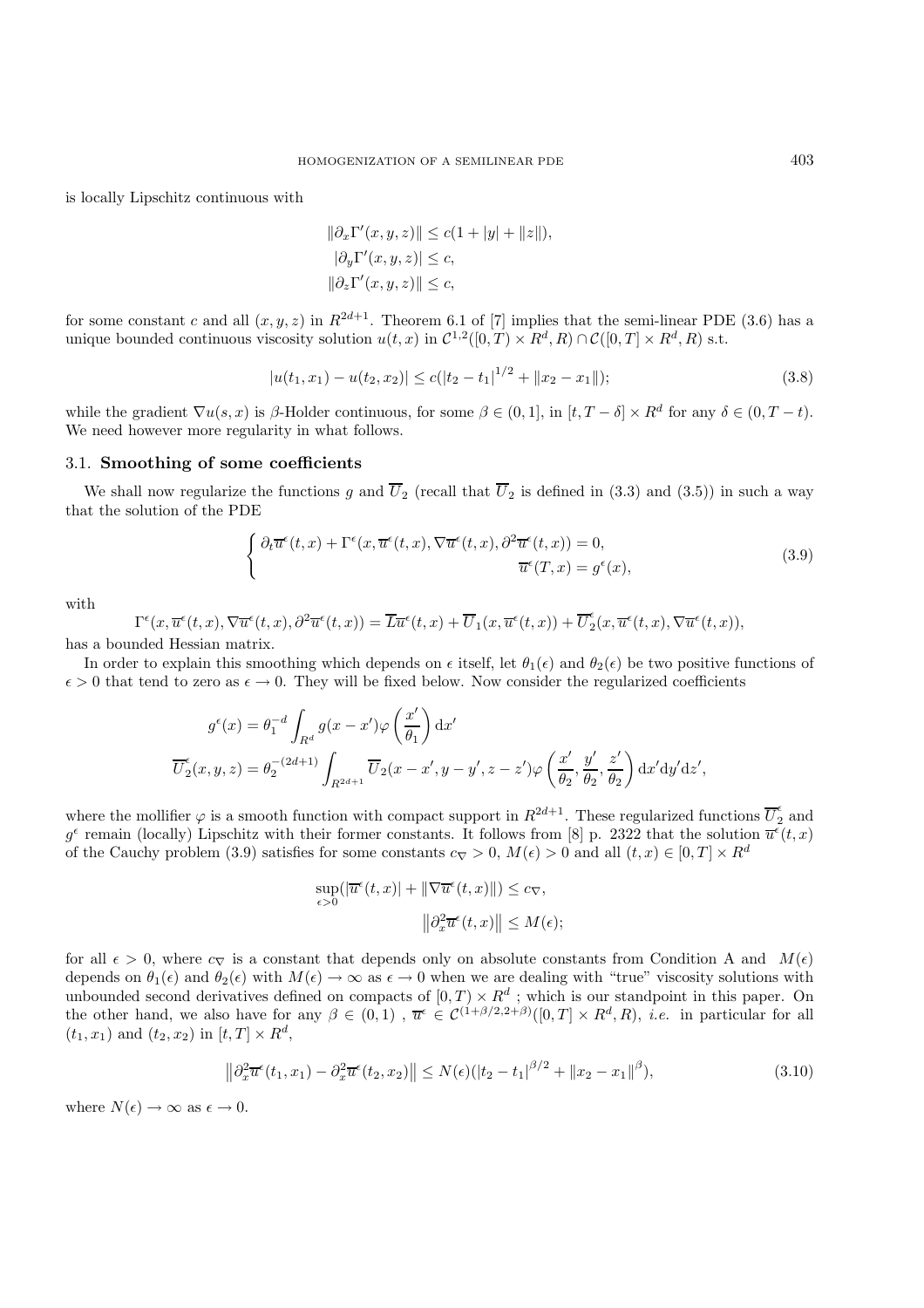The following obvious technical result will be needed below. Fix a  $\beta \in (0,1)$ ; then it is possible to choose  $\theta_1(\epsilon)$  and  $\theta_2(\epsilon)$  sufficiently large compared to  $\epsilon$  s.t. as  $\epsilon \to 0$  we have

$$
\epsilon M(\epsilon) \to 0,
$$
  
\n
$$
\epsilon^{\beta} N(\epsilon) \to 0.
$$
\n(3.11)

We also need the following crucial lemma the proof of which is deferred to Section 4.

**Lemma 3.3.** *With the above notations, for all*  $(t, x) \in [0, T] \times R^d$ ,

$$
u^{\epsilon}(t,x) - \overline{u}^{\epsilon}(t,x) \to 0,
$$

 $as \epsilon \rightarrow 0.$ 

## 3.2. **Identification of the limit**

Our main result in this paper is the following

**Theorem 3.4.** *Under condition A, there exists a unique bounded continuous viscosity solution*  $u(t, x)$  *of equation* (3.6)*. For any*  $(t, x) \in [0, T] \times R^d$ ,  $u^{\epsilon}(t,x) \rightarrow u(t,x),$ 

 $as \epsilon \rightarrow 0.$ 

*Proof.* Fix  $(t, x) \in [0, T] \times R^d$ . It follows from Remark 6.3 p. 34 of [6] that

$$
\overline{u}^{\epsilon}(t,x) \to u(t,x)
$$

as  $\epsilon \to 0$ . Hence the Theorem follows from Lemma 3.3.

# 4. Proof of Lemma 3.3

Fix  $(t, x) \in [0, T] \times R^d$ . Recall that we have

$$
\overline{X}_{s}^{\epsilon,t,x} = x + \int_{t}^{s} F\left(\frac{X_{r}^{\epsilon,t,x}}{\epsilon}, X_{r}^{\epsilon,t,x}, Y_{r}^{\epsilon,t,x}\right) dr + \int_{t}^{s} G\left(\frac{X_{r}^{\epsilon,t,x}}{\epsilon}, X_{r}^{\epsilon,t,x}\right) d\widetilde{B}_{r},
$$
\n
$$
\overline{Y}_{s}^{\epsilon,t,x} = g(X_{T}^{\epsilon,t,x}) + \int_{s}^{T} U\left(\frac{X_{r}^{\epsilon,t,x}}{\epsilon}, X_{r}^{\epsilon,t,x}, Y_{r}^{\epsilon,t,x}, \widetilde{Z}_{r}^{\epsilon,t,x}\right) dr - \int_{s}^{T} \widetilde{Z}_{r}^{\epsilon,t,x} d\widetilde{B}_{r}.
$$

We note that

$$
|u^{\epsilon}(t,x)-\overline{u}^{\epsilon}(t,x)|\leq \widetilde{E}\left|Y^{\epsilon,t,x}_t-\overline{Y}^{\epsilon,t,x}_t\right|+\widetilde{E}\left|\overline{Y}^{\epsilon,t,x}_t-\overline{u}^{\epsilon}(t,x)\right|.
$$

From Corollary 3.2 we have

$$
\widetilde{E}\left|Y_t^{\epsilon,t,x}-\overline{Y}_t^{\epsilon,t,x}\right|=\widetilde{E}\left|\rho_t^{\epsilon}\right|\\ \rightarrow 0,
$$

as  $\epsilon \to 0$ . Let us deal with the second term on the right hand-side of the above inequality. We can write (from now on,  $\overline{r}$  stands for  $\overline{X}_r^{\epsilon}$ ,  $\overline{s}$  for  $\overline{X}_s^{\epsilon}$  and  $\overline{T}$  for  $\overline{X}_T^{\epsilon}$ 

$$
\overline{Y}_s^\epsilon = g(X_T^\epsilon) + \int_s^T \left[ U_2(r, r, Y_r^\epsilon, \widetilde{Z}_r^\epsilon) - U_2(r, r, Y_r^\epsilon, \nabla \overline{u}^\epsilon(r, \overline{r}) G(r, r)) \right] dr \n+ \int_s^T \left\{ U_1(r, r, Y_r^\epsilon) + U_2[r, r, Y_r^\epsilon, \nabla \overline{u}^\epsilon(r, \overline{r}) G(r, r)) \right\} dr - \int_s^T \widetilde{Z}_r^\epsilon dB_r.
$$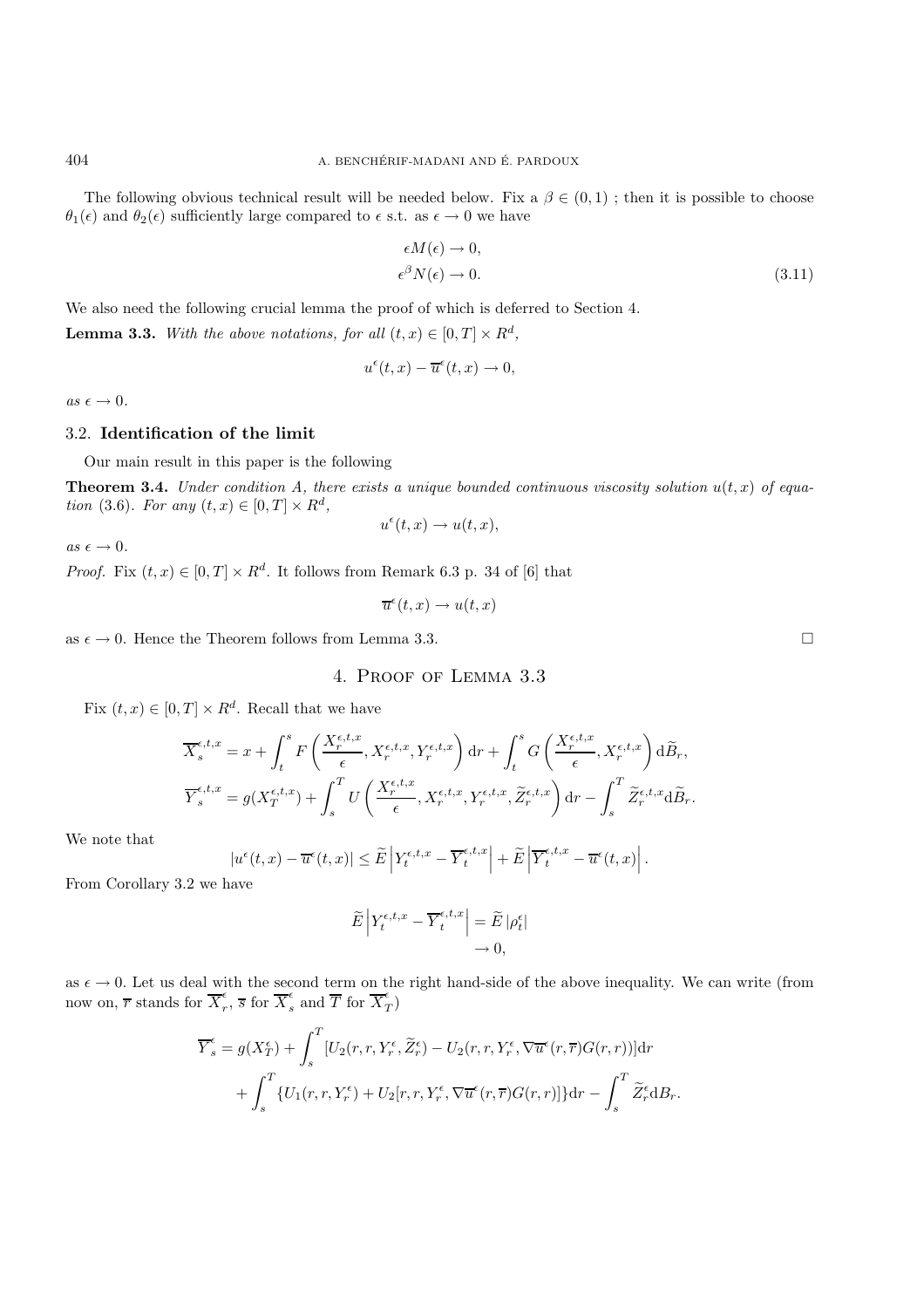On the other hand, let us write thanks to the Itô formula,

$$
\overline{u}^{\epsilon}(s,\overline{s}) = g^{\epsilon}(\overline{T}) + \int_{s}^{T} [-\partial_{r}\overline{u}^{\epsilon}(r,\overline{r}) - L^{\infty,\epsilon}\overline{u}^{\epsilon}(r,\overline{r})]dr - \int_{s}^{T} \nabla \overline{u}^{\epsilon}(r,\overline{r})G(r,r)d\widetilde{B}_{r},
$$

where we introduce the operator (see also eq.  $(1.3)$  and  $(3.2)$ )

$$
L^{\infty,\epsilon} = \frac{1}{2} \sum\nolimits_{i,j=1}^d \Lambda_{ij} \left( \frac{X_r^{\epsilon}}{\epsilon}, X_r^{\epsilon} \right) \partial^2_{x_i x_j} + \sum\nolimits_{i=1}^d F_i \left( \frac{X_r^{\epsilon}}{\epsilon}, X_r^{\epsilon}, Y_r^{\epsilon} \right) \partial_{x_i}.
$$

Recall that the operator  $\overline{L}(x,.)$  was defined in equations (3.5) and (3.7), so that we have in particular

$$
\overline{L}(\overline{X}_r^{\epsilon},.) = \frac{1}{2} \sum_{i,j=1}^d \overline{\Lambda}_{ij}(\overline{X}_r^{\epsilon}) \partial_{x_i x_j}^2 + \sum_{i=1}^d \overline{F}_i(\overline{X}_r^{\epsilon},.) \partial_{x_i}.
$$

Hence we can write

$$
\overline{u}^{\epsilon}(s,\overline{s}) = g^{\epsilon}(\overline{T}) + \int_{s}^{T} \overline{\rho}_{1,r}^{\epsilon} dr + \int_{s}^{T} [\overline{U}_{1}(\overline{r}, \overline{u}^{\epsilon}(r,\overline{r})) + \overline{U}_{2}(\overline{r}, \overline{u}^{\epsilon}(r,\overline{r}), \nabla \overline{u}^{\epsilon}(r,\overline{r}))
$$

$$
- (L^{\infty,\epsilon} - \overline{L}(\overline{r},.)\overline{u}^{\epsilon}(r,\overline{r})] dr - \int_{s}^{T} \nabla \overline{u}^{\epsilon}(r,\overline{r}) G(r,r) d\widetilde{B}_{r},
$$

where

$$
\overline{\rho}_{1,r}^{\epsilon} = (\overline{U}_2^{\epsilon} - \overline{U}_2)(\overline{r}, \overline{u}^{\epsilon}(r, \overline{r}), \nabla \overline{u}^{\epsilon}(r, \overline{r})).
$$

We have moreover (suppressing the trace symbol Tr)

$$
\int_{s}^{T} (L^{\infty,\epsilon} - \overline{L}(\overline{r},.)\overline{u}^{\epsilon}(r,\overline{r})dr = \frac{1}{2} \int_{s}^{T} [\Lambda(r,r) - \overline{\Lambda}(r)]\partial^{2}\overline{u}^{\epsilon}(r,\overline{r})dr + \int_{s}^{T} [F(r,r,Y_{r}^{\epsilon}) - \overline{F}(r,Y_{r}^{\epsilon})]\nabla\overline{u}^{\epsilon}(r,\overline{r})dr + \int_{s}^{T} [\overline{F}(\overline{r},\overline{Y}_{r}^{\epsilon}) - \overline{F}(\overline{r},\overline{u}^{\epsilon}(r,\overline{r}))]\nabla\overline{u}^{\epsilon}(r,\overline{r})dr + \int_{s}^{T} \overline{\rho}_{2,r}^{\epsilon} dr,
$$

where

$$
\overline{\rho}_{2,r}^{\epsilon} = \frac{1}{2} [\overline{\Lambda}(r) - \overline{\Lambda}(\overline{r})] \partial^2 \overline{u}^{\epsilon}(r,\overline{r}) + [\overline{F}(r,Y_r^{\epsilon}) - \overline{F}(\overline{r},\overline{Y}_r^{\epsilon}] \nabla \overline{u}^{\epsilon}(r,\overline{r}).
$$
\n
$$
\overline{\rho}_r^{\epsilon} = \overline{\rho}_{1,r}^{\epsilon} - \overline{\rho}_{2,r}^{\epsilon},
$$
\n(4.1)

we can write

Now, with

$$
\overline{u}^{\epsilon}(s,\overline{s}) = g^{\epsilon}(\overline{T}) + \int_{s}^{T} \overline{\rho}_{r}^{\epsilon} dr + \int_{s}^{T} [\overline{U}_{1}(r,Y_{r}^{\epsilon}) + \overline{U}_{2}(r,Y_{r}^{\epsilon},\nabla \overline{u}^{\epsilon}(r,\overline{r}))] dr \n- \int_{s}^{T} [(L^{\infty,\epsilon} - \frac{1}{2}\overline{\Lambda}(r)\partial^{2}(\cdot) - \overline{F}(r,Y_{r}^{\epsilon})\nabla(\cdot))\overline{u}^{\epsilon}(r,\overline{r})] dr \n+ \int_{s}^{T} [\overline{U}_{1}(\overline{r},\overline{u}^{\epsilon}(r,\overline{r})) - \overline{U}_{1}(r,Y_{r}^{\epsilon})] dr \n+ \int_{s}^{T} [\overline{U}_{2}(\overline{r},\overline{u}^{\epsilon}(r,\overline{r}),\nabla \overline{u}^{\epsilon}(r,\overline{r})) - \overline{U}_{2}(r,Y_{r}^{\epsilon},\nabla \overline{u}^{\epsilon}(r,\overline{r}))] dr \n- \int_{s}^{T} [\overline{F}(\overline{r},\overline{Y}_{r}^{\epsilon}) - \overline{F}(\overline{r},\overline{u}^{\epsilon}(r,\overline{X}_{r}^{\epsilon}))] \nabla \overline{u}^{\epsilon}(r,\overline{r}) dr - \int_{s}^{T} \nabla \overline{u}^{\epsilon}(r,\overline{r}) G(r,r) d\widetilde{B}_{r}.
$$

 $(4.1)$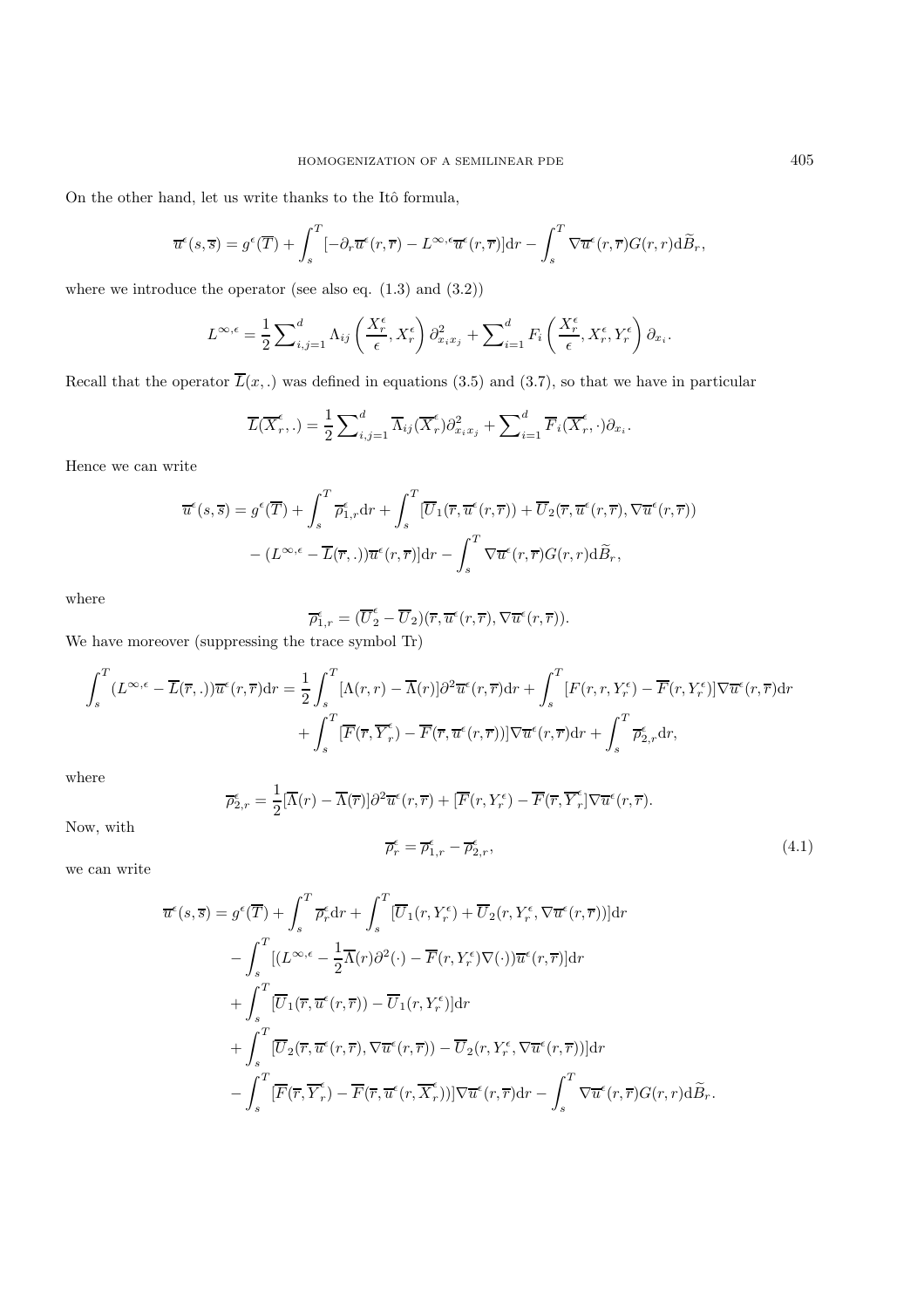The natural idea is now to substract  $\overline{u}^{\epsilon}(s,\overline{s})$  from  $\overline{Y}_s^{\epsilon}$  rightaway and prove that this difference is small. However, we immediately run into technical difficulties which stem from the fact that the ergodic character of the second and third functionals on the right hand-side of the above relation would be destroyed by the use of rough inequalities. Another difficulty is that the second order derivatives of  $\overline{u}^{\epsilon}(s,x)$  (in the space variables) explode as  $\epsilon \to 0$ . As far as the first problem is concerned, it is convenient to define first a few processes in order to shorten the above relations and substract  $\overline{u}^{\epsilon}(s,\overline{s})$  from  $\overline{Y}_{s}^{\epsilon}$  (modulo a crucial ergodic term, see (4.3) below). Define

$$
\delta_r^{\epsilon} = \delta_{1,r}^{\epsilon} + \delta_{2,r}^{\epsilon} + \delta_{3,r}^{\epsilon},\tag{4.2}
$$

where

$$
\delta_{1,r}^{\epsilon} = U_1(r, r, Y_r^{\epsilon}) - \overline{U}_1(r, Y_r^{\epsilon}),
$$
  
\n
$$
\delta_{2,r}^{\epsilon} = U_2(r, r, Y_r^{\epsilon}, \nabla \overline{u}^{\epsilon}(r, \overline{r}) G(r, r)) - \overline{U}_2(r, Y_r^{\epsilon}, \nabla \overline{u}^{\epsilon}(r, \overline{r})),
$$
  
\n
$$
\delta_{3,r}^{\epsilon} = [L^{\infty,\epsilon} - \frac{1}{2} \overline{\Lambda}(r) \partial^2(\cdot) - \overline{F}(r, Y_r^{\epsilon}) \nabla(\cdot)] \overline{u}^{\epsilon}(r, \overline{r}).
$$

Define also

$$
\delta Y_s^{\epsilon} = \overline{Y}_s^{\epsilon} - \overline{u}^{\epsilon}(s, \overline{s}) + \int_t^s \delta_r^{\epsilon} dr
$$
  

$$
= Y_s^{\epsilon} - \overline{u}^{\epsilon}(s, \overline{s}) - \rho_s^{\epsilon} + \int_t^s \delta_r^{\epsilon} dr,
$$
  

$$
\delta Z_s^{\epsilon} = \widetilde{Z}_s^{\epsilon} - \nabla \overline{u}^{\epsilon}(s, \overline{s}) G(s, s),
$$
 (4.3)

see again (3.1) for the definition of the process  $\rho^{\epsilon}$ . We have therefore

$$
\delta Y_s^{\epsilon} = g(T) - g^{\epsilon}(\overline{T}) + \int_t^T \delta_r^{\epsilon} dr - \int_s^T \overline{\rho}_r^{\epsilon} dr + \int_s^T [U_2(r, r, Y_r^{\epsilon}, \widetilde{Z}_r^{\epsilon}) - U_2(r, r, Y_r^{\epsilon}, \nabla \overline{u}^{\epsilon}(r, \overline{r}) G(r, r))] dr - \int_s^T [\overline{U}_1(\overline{r}, \overline{u}^{\epsilon}(r, \overline{r})) - \overline{U}_1(r, Y_r^{\epsilon})] dr - \int_s^T \{\overline{U}_2[\overline{r}, \overline{u}^{\epsilon}(r, \overline{r}), \nabla \overline{u}^{\epsilon}(r, \overline{r})] - \overline{U}_2[r, Y_r^{\epsilon}, \nabla \overline{u}^{\epsilon}(r, \overline{r})]\} dr + \int_s^T [\overline{F}(\overline{r}, \overline{Y}_r^{\epsilon}) - \overline{F}(\overline{r}, \overline{u}^{\epsilon}(r, \overline{r}))] \nabla \overline{u}^{\epsilon}(r, \overline{r}) dr - \int_s^T \delta Z_r^{\epsilon} d\widetilde{B}_r.
$$

We now use the Itô formula, yielding

$$
(\delta Y_s^{\epsilon})^2 + \int_s^T \left\| \delta Z_r^{\epsilon} \right\|^2 dr = \left\{ \left[ g(T) - g^{\epsilon}(\overline{T}) \right] + \int_t^T \delta_r^{\epsilon} dr \right\}^2 - 2 \int_s^T \overline{\rho}_r^{\epsilon} \delta Y_r^{\epsilon} dr + 2 \int_s^T \left[ U_2(r, r, Y_r^{\epsilon}, \overline{Z_r^{\epsilon}}) - U_2(r, r, Y_r^{\epsilon}, \nabla \overline{u}^{\epsilon}(r, \overline{r}) G(r, r)) \right] \delta Y_r^{\epsilon} dr - 2 \int_s^T \left[ \overline{U}_1(\overline{r}, \overline{u}^{\epsilon}(r, \overline{r})) - \overline{U}_1(r, Y_r^{\epsilon}) \right] \delta Y_r^{\epsilon} dr - 2 \int_s^T \left[ \overline{U}_2(\overline{r}, \overline{u}^{\epsilon}(r, \overline{r}), \nabla \overline{u}^{\epsilon}(r, \overline{r})) - \overline{U}_2(r, Y_r^{\epsilon}, \nabla \overline{u}^{\epsilon}(r, \overline{r})) \right] \delta Y_r^{\epsilon} dr + 2 \int_s^T \left[ \overline{F}(\overline{r}, \overline{Y}_r^{\epsilon}) - \overline{F}(\overline{r}, \overline{u}^{\epsilon}(r, \overline{X}_r^{\epsilon})) \right] \nabla \overline{u}^{\epsilon}(r, \overline{r}) \delta Y_r^{\epsilon} dr - 2 \int_s^T \delta Y_r^{\epsilon} \delta Z_r^{\epsilon} d\widetilde{B}_r.
$$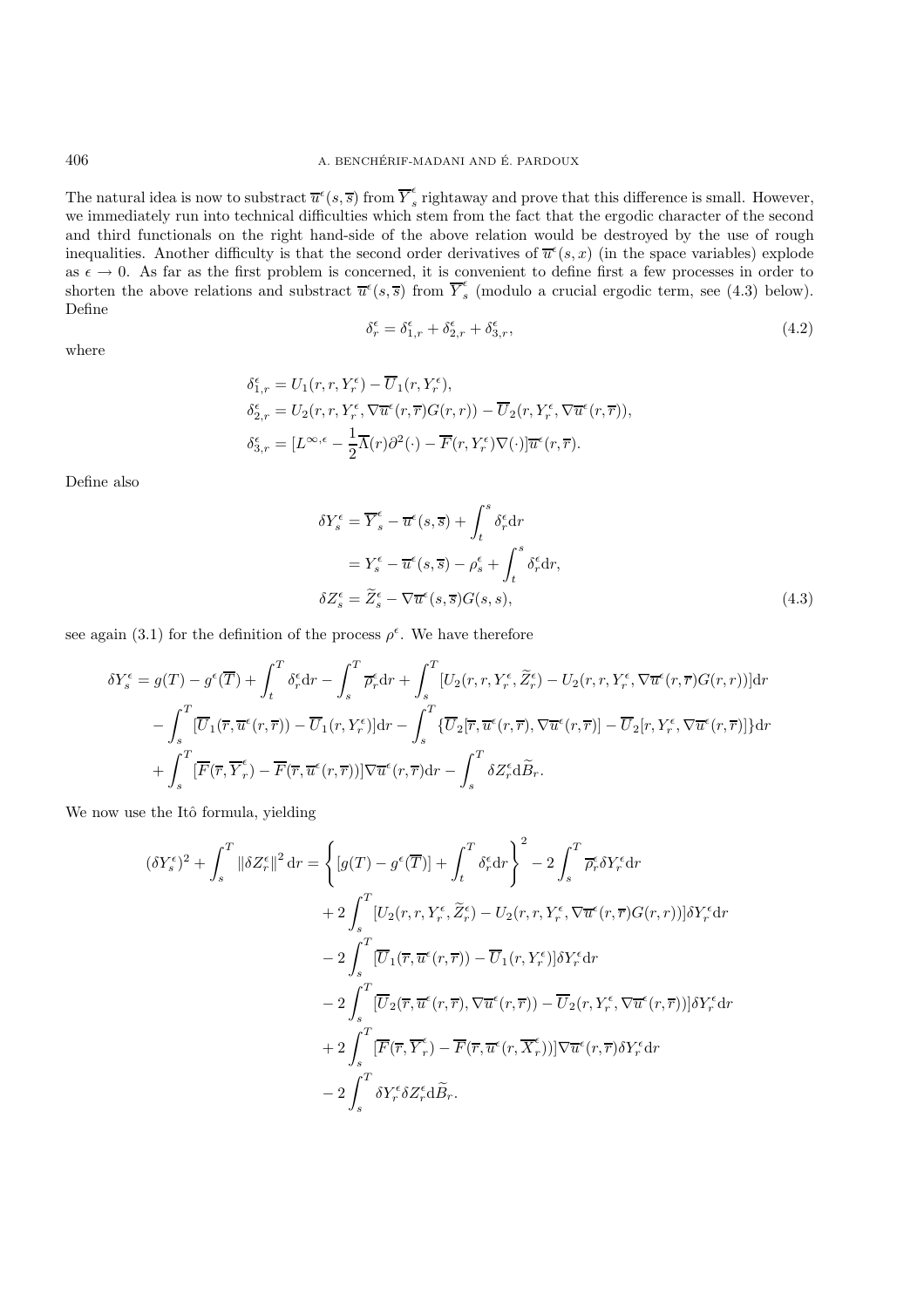By (1.10), the first (Lebesgue) integrand on the right hand-side above is dominated (in absolute value) by

$$
\left|\overline{\rho}^{\epsilon}_r\right|^2+\left|\delta Y^{\epsilon}_r\right|^2.
$$

Since  $U_2$  is Lipschitz with respect to the last variable, we see that the second integrand is majorized by

$$
c(\rho^2 \left\| \delta Z_r^{\epsilon} \right\|^2 + \rho^{-2} \left| \delta Y_r^{\epsilon} \right|^2),
$$

where  $\rho$  is an arbitrary (small) positive number. From the relation (2.2) and the following inequality

$$
\left|\overline{u}^{\epsilon}(r,\overline{r}) - Y^{\epsilon}_r\right| \le \left| \int_t^r \delta_u^{\epsilon} \mathrm{d}u \right| + \left| \rho_r^{\epsilon} \right| + \left| \delta Y^{\epsilon}_r \right|,
$$

we can see that the three remaining integrands in the Lebesgue integrals are dominated by the quantity

$$
c\left(\left|\int_t^r \delta_u^{\epsilon} \mathrm{d}u\right|^2 + \left\|R_r^{\epsilon}\right\|^2 + |\rho_r^{\epsilon}|^2 + |\delta Y_r^{\epsilon}|^2\right).
$$

We thus deduce from the Gronwall-Bellman inequality

$$
\begin{split} \widetilde{E}\sup_{t\leq s\leq T} \left|\delta Y^\epsilon_s\right|^2 + \widetilde{E}\int_t^T \left\|\delta Z^\epsilon_s\right\|^2 \mathrm{d}s \leq c [\widetilde{E}\left|g(T)-g^\epsilon(\overline{T})\right|^2 + \widetilde{E}\left(\sup_{t\leq s\leq T} \left\lvert \int_t^s \delta^\epsilon_r \mathrm{d}r \right\rvert^2\right) \\ & \quad + \widetilde{E}\sup_{t\leq s\leq T} (\left\lvert \overline{\rho}^\epsilon_s\right\rvert^2 + \left\lVert R^\epsilon_s\right\rVert^2 + \left\lvert \rho^\epsilon_s\right\rvert^2)]. \end{split}
$$

Thanks to Corollary 3.2, there remains only to show that the random variables

$$
\sup_{t \le s \le T} \left| \int_t^s \delta_r^\epsilon \mathrm{d} r \right| \quad \text{and} \quad \sup_{t \le s \le T} |\overline{\rho}_s^\epsilon|
$$

tend to zero in  $L^2(\widetilde{P})$ .

**Lemma 4.1.** We have as  $\epsilon \to 0$ 

$$
\widetilde{E} \sup_{t \le s \le T} |\overline{\rho}_s^{\epsilon}|^2 \to 0.
$$

*Proof.* Since the treatment of  $\overline{\rho}_{1,s}^{\epsilon}$  is easy, we only deal with the term  $\overline{\rho}_{2,s}^{\epsilon}$  (see (4.1)). By Lemma 1.3 it follows that both  $\overline{\Lambda}$  and  $\overline{F}$  are Lipschitz. By Lemma 3.1 and the relation (3.11) we can write,

$$
\widetilde{E} \sup_{t \le s \le T} |\overline{\rho}_{2,s}^{\epsilon}|^2 \le c\epsilon^2 (c_{\nabla}^2 + M^2(\epsilon)).
$$

It remains only to treat the term above involving  $\delta_r^{\epsilon}$ . It suffices to apply the following ergodic theorem to deal with each of the components in  $\delta_r^{\epsilon}$ .

**Theorem 4.2.** We have as  $\epsilon \to 0$ 

$$
\widetilde{E} \sup_{t \le s \le T} \left| \int_t^s \delta_r^\epsilon \mathrm{d} r \right|^2 \to 0.
$$

Recall the decomposition (4.2) and define

$$
\delta_{3,s}^{\epsilon} = \delta_{31,s}^{\epsilon} + \delta_{32,s}^{\epsilon},
$$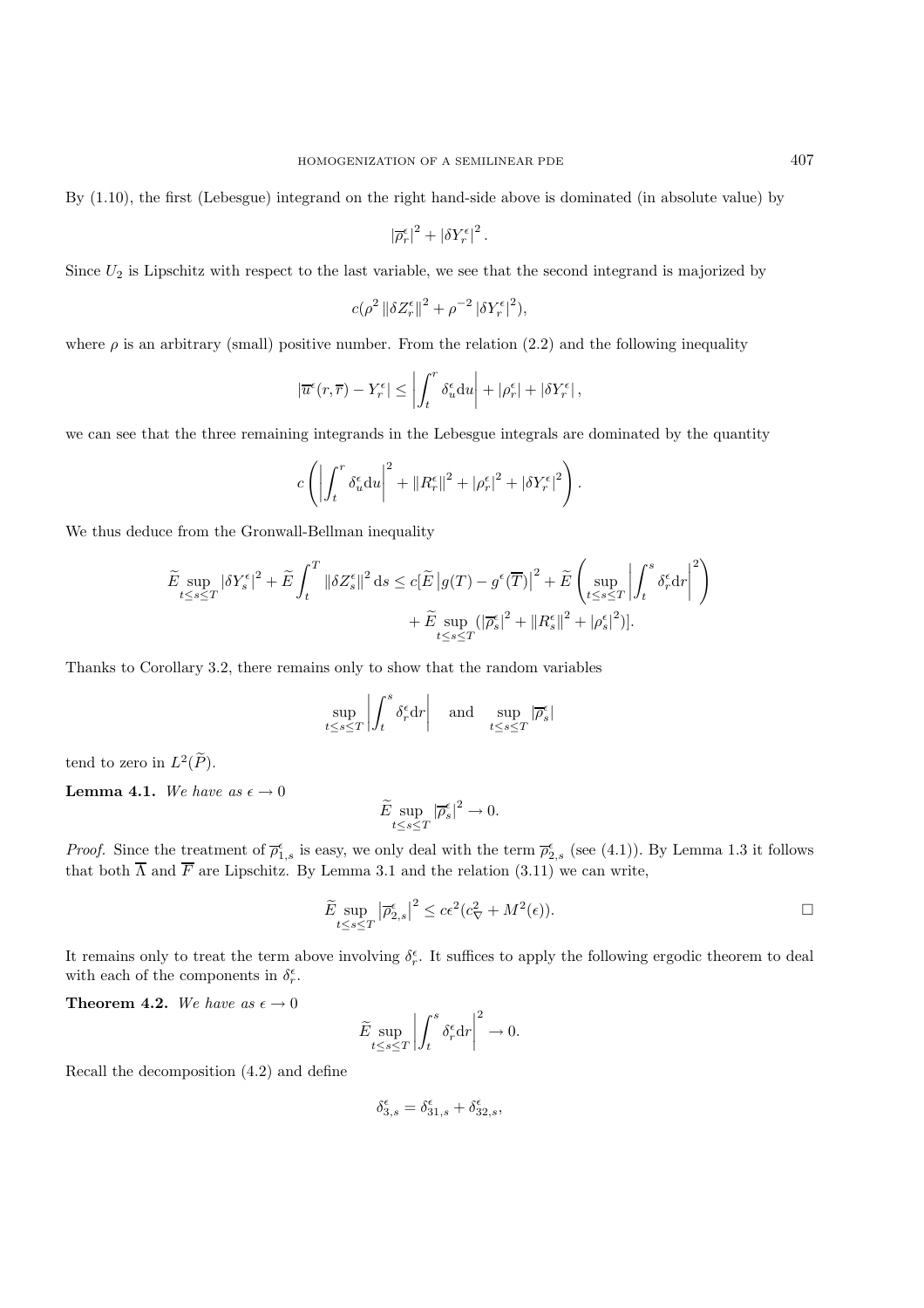where

$$
\begin{aligned} \delta_{31,s}^{\epsilon} &= [F(s,s,Y_s^{\epsilon}) - \overline{F}(s,Y_s^{\epsilon})] \nabla \overline{u}^{\epsilon}(s,\overline{s}), \\ \delta_{32,s}^{\epsilon} &= \frac{1}{2} \text{Tr}[\Lambda(s,s) - \overline{\Lambda}(s)] \partial_x^2 \overline{u}^{\epsilon}(s,\overline{s}). \end{aligned}
$$

Let us postpone for a while the study of the term  $\delta_{32,s}^{\epsilon}$ , which is delicate since the derivatives  $\partial_{x_ix_j}^2\overline{u}^{\epsilon}(s,x)$ ,  $1 \leq i, j \leq d$ , may explode at infinity,  $(s, x) \in [0, T] \times R^d$ . We first treat  $\delta_{1,s}^{\epsilon}$ ,  $\delta_{2,s}^{\epsilon}$  and  $\delta_{31,s}^{\epsilon}$ .

The convergence to zero in  $\widetilde{P}$ -Probability of

$$
\sup_{t \le s \le T} \left| \int_t^s \delta_{i,r}^\epsilon \mathrm{d} r \right|,
$$

for  $i = 1, 2, 31$ , follows from Lemma 4.2 of Pardoux [12]. Moreover, there exists a constant  $c > 0$  s.t. for all  $\epsilon \leq 1$  we have a.s.

$$
\sup_{t\leq s\leq T}\left|\delta_{i,s}^\epsilon\right|\leq c,
$$

for all  $i = 1, 2, 31$ , by Lemma 1.3 and the boundedness of a, the process  $Y^{\epsilon}$  (see (2.14)) and the gradient  $\nabla \overline{u}^{\epsilon}$ ; whence the convergence to zero in  $L^2(\tilde{P})$ .

On the other hand, to deal with the term  $\delta_{32,s}^{\epsilon}$ , we define the matrix

$$
h_2(x^1, x^2) = \Lambda(x^1, x^2) - \overline{\Lambda}(x^2),
$$

and set for  $(x^1, x^2, s, x^3) \in [0, T] \times R^{3d}$ 

$$
H_2^{\epsilon}(x^1, x^2, s, x^3) = \text{Tr} h_2(x^1, x^2) \partial_{x^3}^2 \overline{u}^{\epsilon}(s, x^3).
$$

We have the

**Lemma 4.3.** *The function*

$$
H_2^{\epsilon}(x^1, x^2, s, x^3),
$$

*defined for*  $(x^1, x^2, s, x^3) \in [0, T] \times R^{3d}$ , is periodic with respect to the first variable with period one in each direction of  $R^d$  and satisfies (1.8). For each  $(t, x)$  in  $[0, T] \times R^d$ 

$$
\sup_{t \le s \le T} \left| \int_t^s H_2^{\epsilon} \left( \frac{X_r^{\epsilon}}{\epsilon}, X_r^{\epsilon}, r, \overline{X}_r^{\epsilon} \right) dr \right| \to 0,
$$

*in*  $L^2(\widetilde{P})$  *as*  $\epsilon \to 0$ .

*Proof.* We want to apply the Itô formula. Since  $h_2$  need not be smooth, let us make use of regularization. Consider the regularized function,

$$
h_2^{\epsilon}(x^1, x^2) = \eta(\epsilon)^{-2d} \int_{R^{2d}} h_2(x^1 - x^{1\prime}, x^2 - x^{2\prime}) \varphi\left(\frac{x^{1\prime}}{\eta(\epsilon)}, \frac{x^{2\prime}}{\eta(\epsilon)}\right) dx^{1\prime} dx^{2\prime},
$$

where  $\varphi$  is a standard mollifier. We also define as in Section 2 of [3]

$$
a^{\epsilon}(x^1, x^2) = \epsilon^{-d} \int_{R^d} a(x^1, x^2 - x^{2\prime}) \varphi\left(\frac{x^{2\prime}}{\epsilon}\right) dx^{2\prime},
$$
  

$$
b^{\epsilon}(x^1, x^2) = \epsilon^{-d} \int_{R^d} b(x^1, x^2 - x^{2\prime}) \varphi\left(\frac{x^{2\prime}}{\epsilon}\right) dx^{2\prime}.
$$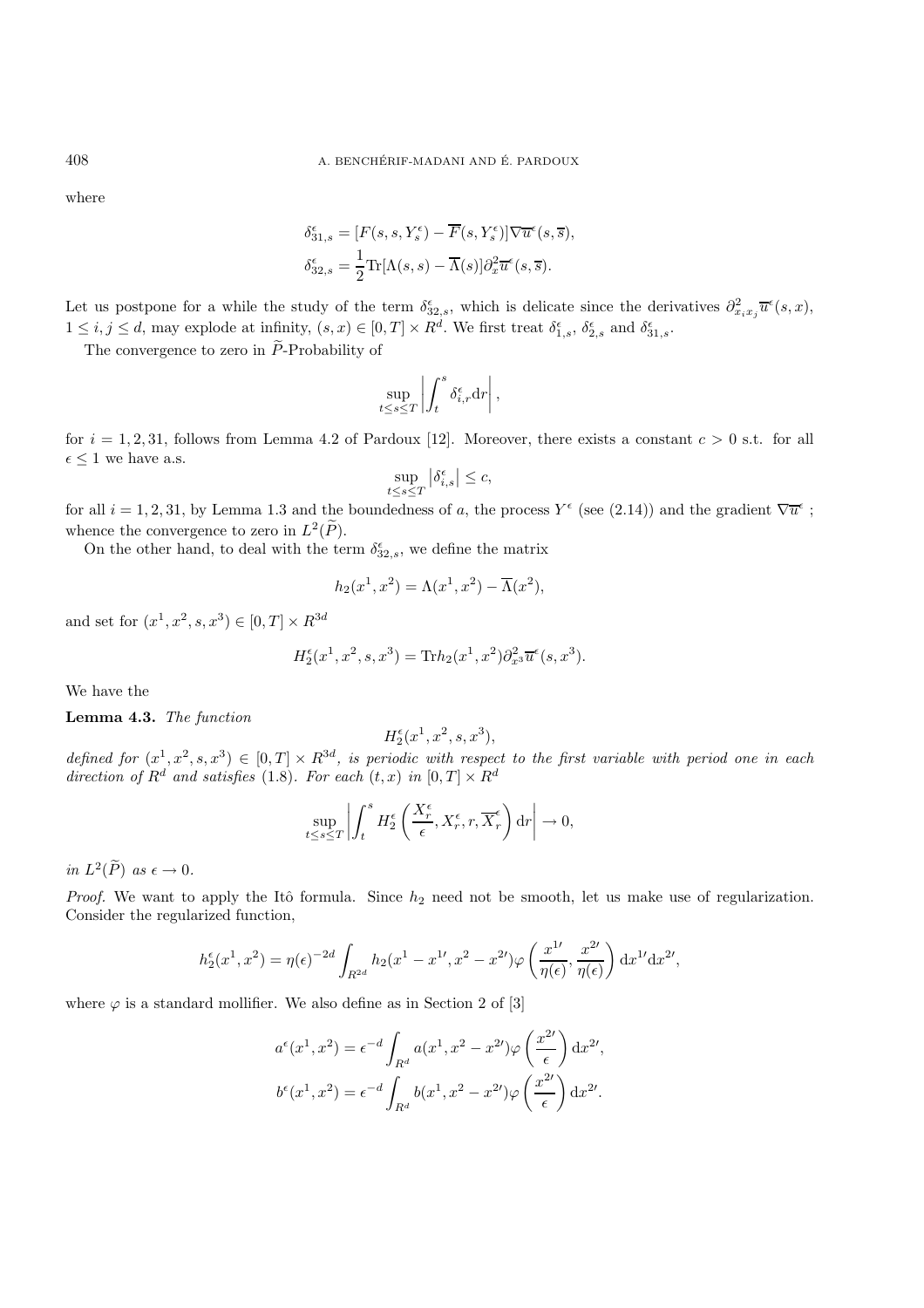The function  $h_2^{\epsilon}$  need not be orthogonal to  $\mu^{\epsilon}(dx^1, x^2)$ , the invariant probability measure for the diffusion  $X_s^{\epsilon, x^2}$ on  $T^d$  given by

$$
X^{\epsilon,x^2}_s = x^1 + \int_t^s b^{\epsilon}(X^{\epsilon,x^2}_r,x^2) \mathrm{d} r + \int_t^s \sigma^{\epsilon}(X^{\epsilon,x^2}_r,x^2) \mathrm{d} \widetilde{B}_r,
$$

with generator (see also (1.7))

$$
L_{x^2}^{\epsilon} = \frac{1}{2} \sum_{i,j=1}^d a_{ij}^{\epsilon}(x^1, x^2) \partial_{x_i^1 x_j^1}^2 + \sum_{i=1}^d b_i^{\epsilon}(x^1, x^2) \partial_{x_i^1}.
$$

That is why we solve the following Poisson problem

$$
L_{x^2}^{\epsilon} \hat{h}_2^{\epsilon}(x^1, x^2) = \overline{h}_2^{\epsilon}(x^2) - h_2^{\epsilon}(x^1, x^2),
$$

where

$$
\overline{h}_2^{\epsilon}(x^2) = \int_{\mathbb{T}^d} h_2^{\epsilon}(x^1, x^2) p_{\infty}^{\epsilon}(x^1, x^2) dx^1,
$$

in which  $p_{\infty}^{\epsilon}(x^1, x^2)$  stands for the density of  $\mu^{\epsilon}(\mathrm{d}x^1, x^2)$ . Next, we need to set

$$
h_{2,\epsilon}(x^1, x^2) = h_2(x^1, x^2) - h_2^{\epsilon}(x^1, x^2).
$$

Note that

$$
\widehat{H}^{\epsilon}_2(x^1, x^2, s, x^3) = \widehat{h}^{\epsilon}_2(x^1, x^2) \partial_{x^3}^2 \overline{u}^{\epsilon}(s, x^3),
$$

solves the above Poisson problem with the function  $(\overline{h}_2^{\epsilon} - h_2^{\epsilon}) \partial_{x^3}^2 \overline{u}^{\epsilon}$  as a source term.

Now, we define the discontinuous càdlàg semi-martingale  $(s_{*(1)}, \overline{X}_{s_{*(1)}}^{\epsilon})$  with values in  $[0, T] \times R^d$ . Thanks to the Itô formula for the above function  $\widehat{H}_{2}^{\epsilon}(x^{1}, x^{2}, s, x^{3})$  on the jump process  $(\frac{X_{\epsilon}^{\epsilon}}{\epsilon}, X_{s}^{\epsilon}, s_{*(1)}, \overline{X}_{s_{*(1)}}^{\epsilon})$  for  $s \in [t, T]$ , suppressing the Trace symbol Tr, the superscript 3 of  $x^3$  and the  $*(1)$  for convenience, we have

$$
\int_{s}^{T} H_{2}^{\epsilon} \left( \frac{X_{r}^{\epsilon}}{\epsilon}, X_{r}^{\epsilon}, r, \overline{X}_{r}^{\epsilon} \right) dr = \int_{s}^{T} h_{2}(r, r) \Delta_{r_{*}, r} \partial_{x}^{2} \overline{u}^{\epsilon} (., \overline{X}_{r}^{\epsilon}) dr + \int_{s}^{T} (L_{r} - L_{r}^{\epsilon}) \widehat{h}_{2}^{\epsilon}(r, r) \partial_{x}^{2} \overline{u}^{\epsilon}(r_{*}, \overline{X}_{r_{*}}^{\epsilon}) dr \n+ \int_{s}^{T} h_{2,\epsilon}(r, r) \partial_{x}^{2} \overline{u}^{\epsilon}(r_{*}, \overline{X}_{r_{*}}^{\epsilon}) dr + \int_{s}^{T} \overline{h}_{2}^{\epsilon}(r, r) \partial_{x}^{2} \overline{u}^{\epsilon}(r_{*}, \overline{X}_{r_{*}}^{\epsilon}) dr \n+ \epsilon \int_{s}^{T} [\partial_{x} \cdot \widehat{h}_{2}^{\epsilon} b' + \partial_{x} \cdot \widehat{h}_{2}^{\epsilon} b + \partial_{x}^{2} \cdot \cdot \cdot \cdot \widehat{h}_{2}^{\epsilon} a](r, r) \partial_{x}^{2} \overline{u}^{\epsilon}(r_{*}, \overline{X}_{r_{*}}^{\epsilon}) dr \n+ \epsilon \int_{s}^{T} \partial_{x} \cdot \widehat{h}_{2}^{\epsilon} \sigma(r, r) \partial_{x}^{2} \overline{u}^{\epsilon}(r_{*}, \overline{X}_{r_{*}}^{\epsilon}) d\widetilde{B}_{r} \n+ \epsilon^{2} \int_{s}^{T} [\partial_{x} \cdot \widehat{h}_{2}^{\epsilon} b' + \frac{1}{2} \partial_{x}^{2} \cdot \widehat{h}_{2}^{\epsilon} a](r, r) \partial_{x}^{2} \overline{u}^{\epsilon}(r_{*}, \overline{X}_{r_{*}}^{\epsilon}) dr \n+ \epsilon^{2} \int_{s}^{T} \partial_{x} \cdot \widehat{h}_{2}^{\epsilon} \sigma(r, r) \partial_{x}^{2} \overline{u}^{\epsilon}(r_{*}, \overline{X}_{r_{*}}^{\epsilon}) d\widetilde{B}_{r} \n+ \epsilon^{2} \int_{t_{i} > s}^{T_{*}} \widehat
$$

We have by (3.10)

$$
\widetilde{E}\left\|\Delta_{r_*,r}\partial_x^2\overline{u}^{\epsilon}(.,\overline{X}_{.}^{\epsilon})\right\|^2 \le cN(\epsilon)^2\epsilon^{2\beta};
$$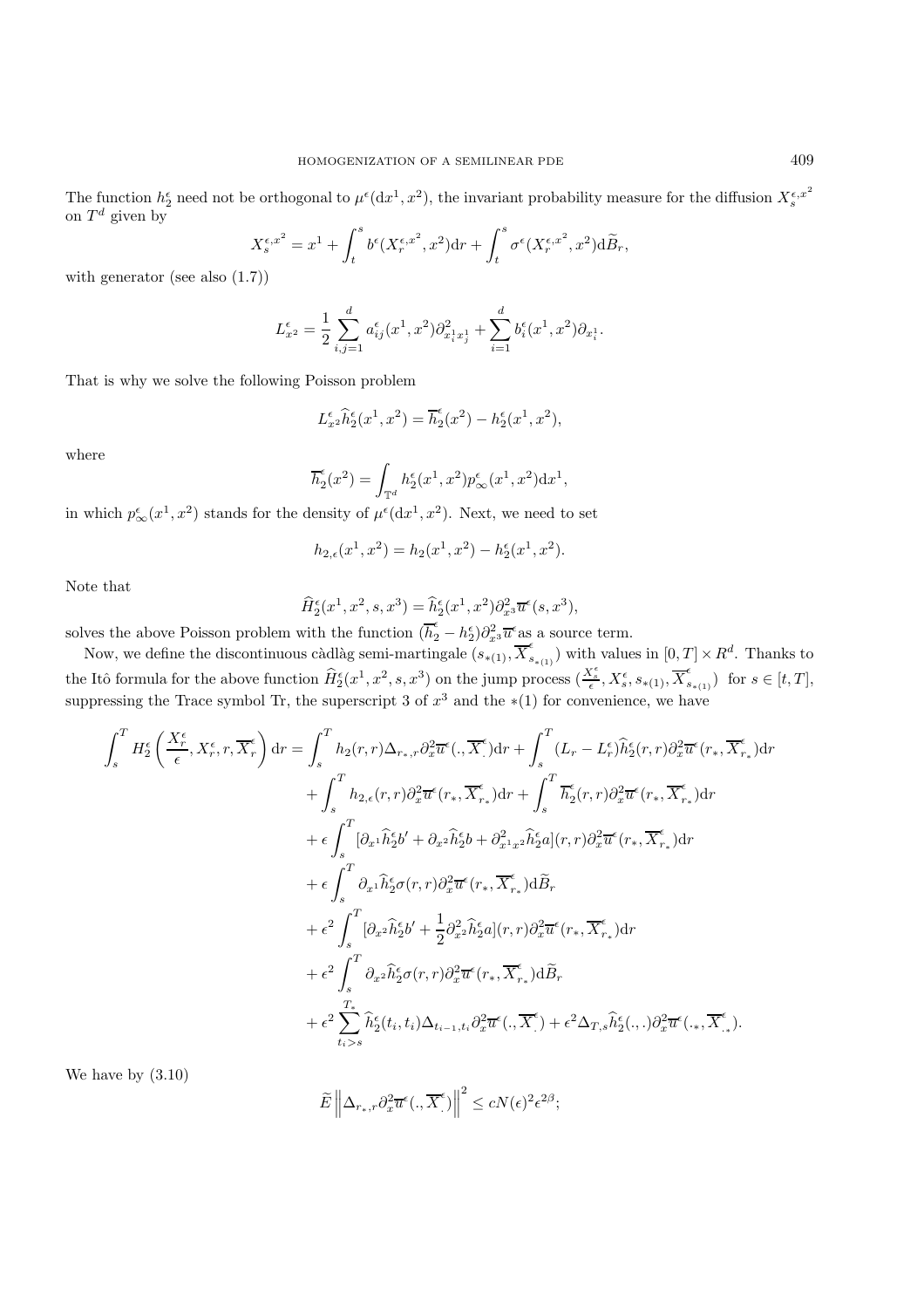so that thanks to the relation (3.11) we have  $N(\epsilon) \epsilon^{\beta} \to 0$  as  $\epsilon \to 0$ . Let us now consider the second term on the right-hand side above. Since  $a, b$  and  $h_2$  are Lipschitz, it follows that both the first and the second derivatives of  $\hat{h}_2^{\epsilon}$  with respect to  $x^1$  are bounded. It then suffices to apply the relation (3.11). The treatment of the third term is also a consequence of the Lipschitz character of  $h_2$ . On the other hand, the computation in the proof of Lemma 7 in [3] and the relation (3.11) settle our fourth term. The fifth and the sixth terms are easy. As far as the seventh term is concerned, recall from Lemma 8 in [3] that we have

$$
\sup_{x^2 \in R^d} \epsilon \left\| \partial_{x^2}^2 p_{\infty}^{\epsilon} (.,x^2) \right\|_{L^2(T^d)} < \infty,
$$

so that by the Cauchy-Schwarz inequality, we can set an upper bound on the second order partial derivatives of  $h_2$ ; therefore provided  $\eta(\epsilon)$  decreases to zero slowly enough, our seventh term tends to zero indeed by the relations (3.11) as  $\epsilon \to 0$ . The eighth term is easy. Next, since  $\hat{h}_2^{\epsilon}(x^1, x^2)$  is bounded, it remains only to notice that the jump term behaves like the first term since  $\Delta t_i = \epsilon^2$ ; which proves our lemma.

Theorem 4.2 is now established.

From Corollary 3.2, Lemma 4.1 and Theorem 4.2 we have

$$
\sup_{t \le s \le T} |\delta Y_s^{\epsilon}| \to 0
$$

in  $L^2(\widetilde{P})$  as  $\epsilon \to 0$ . Hence it clearly follows from equation (4.3) that

$$
\widetilde{E}\left|\overline{Y}^{\epsilon,t,x}_t-\overline{u}^{\epsilon}(t,x)\right|\to 0,
$$

as  $\epsilon \to 0$  from which Lemma 3.3 follows immediately.

**Remark 4.4.** It seems hard to work out estimates similar to those in the relation (3.11) when g is in  $\mathcal{C}^{0,1}(R)$ , let alone g continuous with polynomial growth at infinity. This technical problem, which stems from the fact that our limit PDE has become quite coupled and also depends explicitely on the linear growth of  $x$  at infinity as a function of u and  $\nabla u$ , prevents us from treating these cases as well.

*Acknowledgements*. The authors are thankful to Professor G. Barles for helpful discussions, to the r—–eferee for his helpful comments and the first author expresses his gratitude for the hospitality and support of the LATP at University of Provence, Marseille, France and of CNRS under PICS 444.

#### **REFERENCES**

- [1] G. Barles and E. Lesigne, SDE, BSDE and PDE. Pitman Res. Notes Math. **364** (1997) 47–80.
- [2] A. Bencherif-Madani and E. Pardoux, Homogenization of a diffusion with locally periodic coefficients. Sém. Prob. XXXVIII, LNM **1857** (2003) 363–392.
- [3] A. Bencherif-Madani and E. Pardoux, Locally periodic Homogenization. Asymp. Anal. **39** (2004) 263–279.
- [4] A. Bensoussan, L. Boccardo and F. Murat, Homogenization of elliptic equations with principal part not in divergence form and Hamiltonian with quadratic growth. Comm. Pure. Appl. Math. **39** (1986) 769–805.
- R. Buckdahn, Y. Hu and S. Peng, Probabilistic approach to homogenization of viscosity solutions of parabolic PDEs. NoDEA Nonlinear Diff. Eq. Appl. **6** (1999) 395–411.